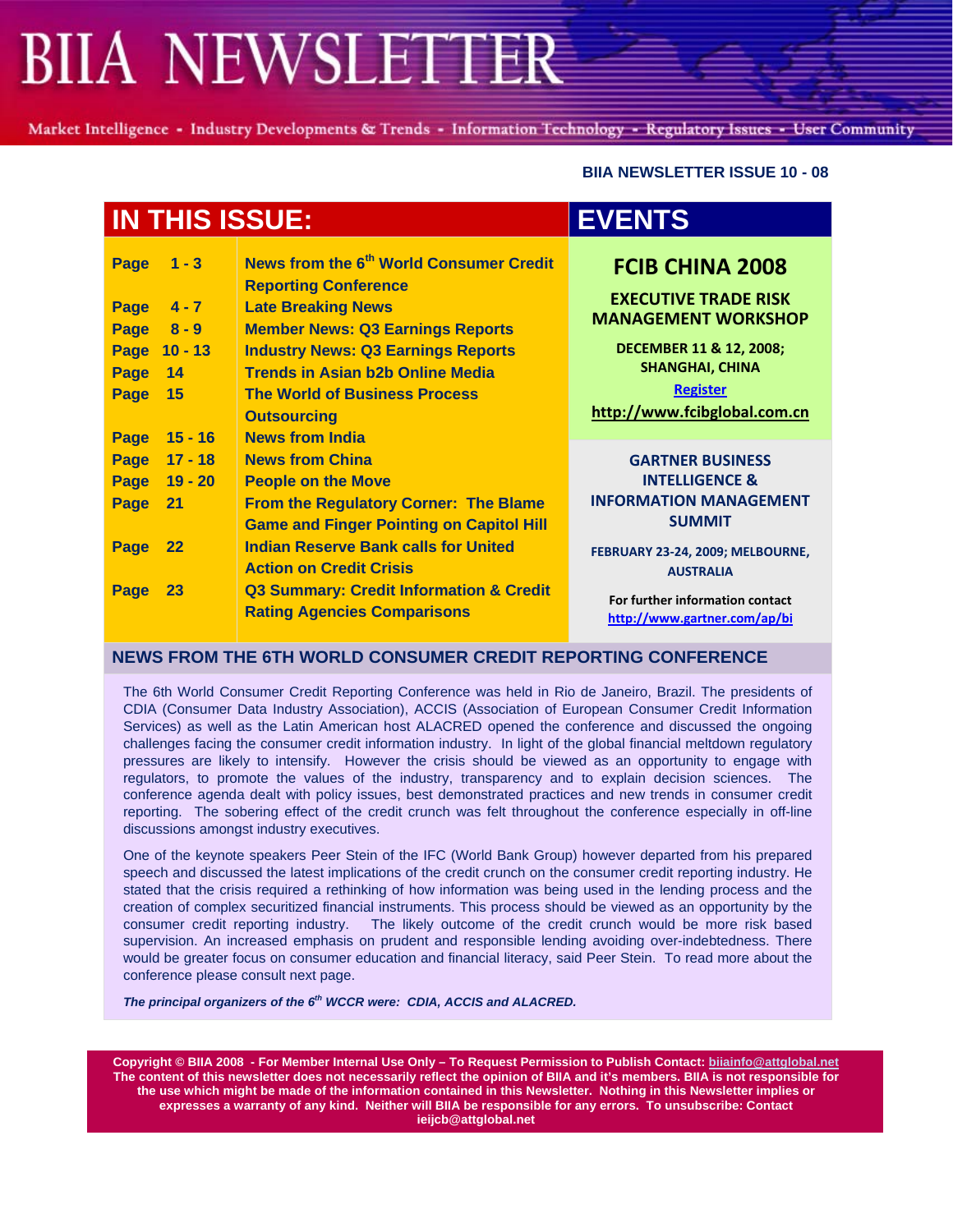Market Intelligence - Industry Developments & Trends - Information Technology - Regulatory Issues - User Community

#### **BIIA NEWSLETTER ISSUE 10 - 08**

# **LATE BREAKING NEWS**

### **OBSERVATIONS FROM RECENT 6TH WCCR CONFERENCE IN RIO DE JANEIRO**



*Full House in Rio de Janeiro: 175 visitors from 45 countries attended the WCCR. Thanks to the organizing committee and host country organizers it was an informative and memorable event.*



be wishful thinking (more on page 22). *BIIA Members Christine Christian, Sally Liu and Steve Brown of D&B Australia* 

As in the past the *6th World Consumer Credit Reporting*  **Conference** (WCCR) brought together credit bureau experts, bankers, and regulators to debate common issues concerning developments in key markets around the world.

In line with its tradition, to hold the WCCR in different locations, it has in its 10 year history literally moved around the world encompassing both northern and southern hemispheres. When Rio was picked as the conference venue the world of finance seemed to be still in order. In the meantime the credit crunch has completely altered national and global financial systems, therefore in hindsight the conference should have been held in Washington or Brussels, where the regulatory worlds of tomorrow are being reshaped and where the WCCR could have an impact.

It was also noteworthy that the world's largest credit bureaus: mainly China and the US were not represented by their chief executives.

So where are we going from here? General feeling was that we live in interesting times and the consumer credit reporting industry will have to battle with individual regulatory regimes. The acrimonious commentary by regulators and legislators on Capitol Hill and in Brussels indicate the shape of things to come. Perhaps a more concerted global effort under the umbrella of a neutral institution may help. However, with local states in the USA, the EU Commission and individual countries hanging on to their respective regulatory turfs, may

Peer Stein of the IFC stated that one needs to support responsible lending, especially in the wake of the current crisis. That may be true, but a representative of the banking industry at the ACCIS meeting in Florence told him otherwise: It was a banking responsibility. Stein also recommended a change in perceptions and building awareness, trust and invest in financial education and literary. Credit bureaus should take a broader direct role in financial education initiatives in their home countries. In light of the renewed attacks on the consumer information industry this is an important initiative to pursue. Perhaps what is required from the IFC and the Word Bank is a greater involvement in stressing the values of information in the financial sector in developed countries, before regulators throw out the proverbial baby with the bathwater (impairing transparency). The IFC's messages about transparency are taking hold in emerging markets; however regulators in the USA and Europe appear to move in the opposite direction.

**Copyright © BIIA 2007 - For Member Internal Use Only – To Request Permission to Publish Contact: ieijcb@attglobal.net The content of this newsletter does not necessarily reflect the opinion of BIIA and it's members. BIIA is not responsible for the use which might be made of the information contained in this Newsletter. Nothing in this Newsletter implies or expresses a warranty of any kind. Neither will BIIA be responsible for any errors. To unsubscribe: Contact ieijcb@attglobal.net**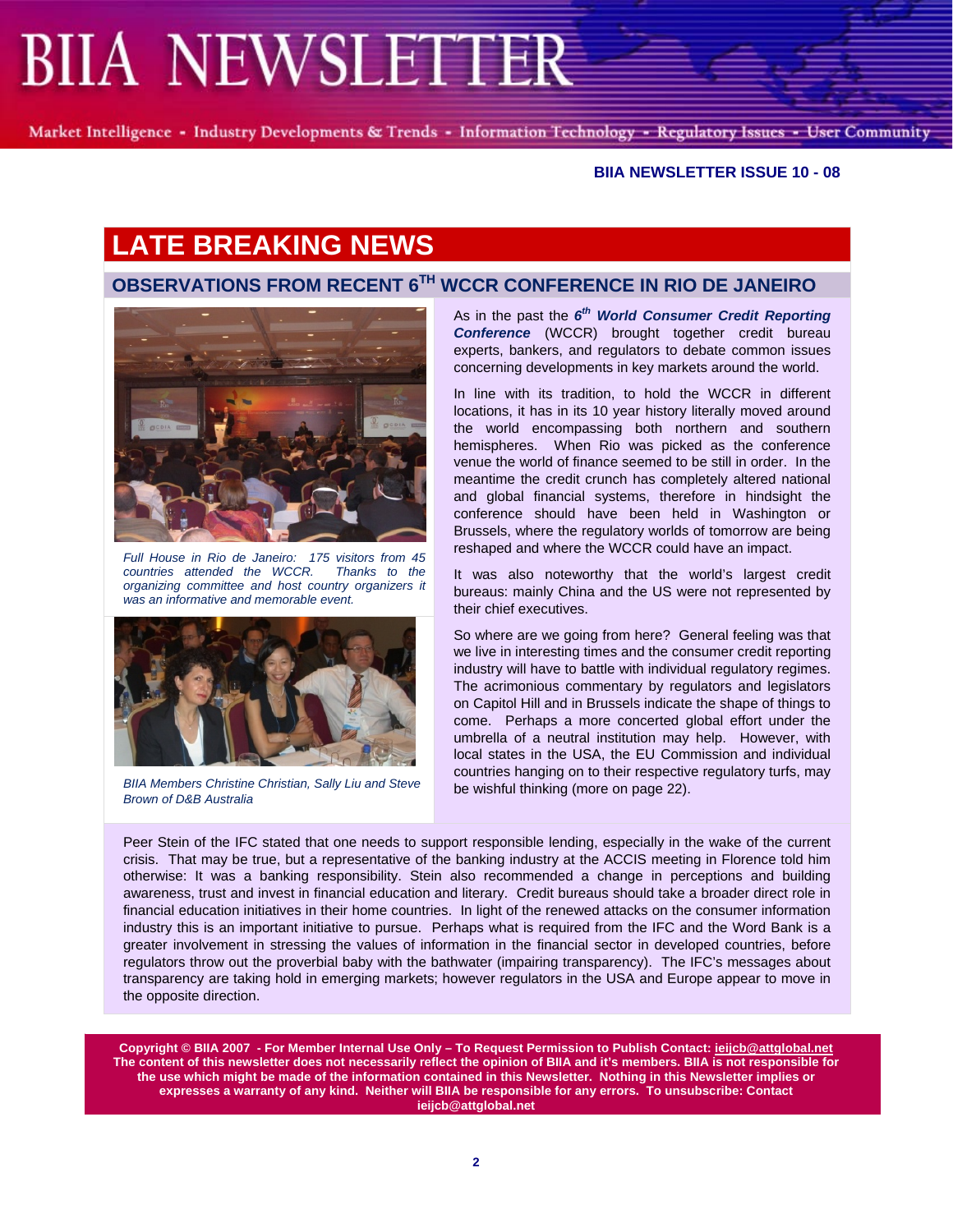Market Intelligence - Industry Developments & Trends - Information Technology - Regulatory Issues - User Community

#### **BIIA NEWSLETTER ISSUE 10 - 08**

## **LATE BREAKING NEWS**

## **OBSERVATIONS FROM RECENT IFC 3<sup>rd</sup> GLOBAL CREDIT CONFERENCE**



*Tariq NasimJan of DataCheck, Pakistan exchanges insights with Arun Thukral, of CRIBIL, India*



*enjoying a light moment* 

In conjunction with the 6<sup>th</sup> WCCR conference the International Finance **Corporation (IFC – World Bank Group) organized its 3rd Global Credit Conference.**

The purpose of the conference to discuss public policy and innovative solutions for emerging markets and to share experiences. The IFC reported that roughly two-thirds of the population in emerging markets remain unbanked and underserved. Attendees were informed of important new trends and challenges. It was also said that significant differences in regional coverage and development persists. Many countries have introduced mandatory participation in credit bureaus. Licensing and regulation of credit bureaus is a new area with little global experience. Inclusion in microfinance and non-bank information sources is often precluded by legal barriers and technological challenges. In addition counties are lacking borrower identification and weak IT infrastructure. Once presentations become available they will be posted in the BIIA industry library.

*Financial literacy and responsible lending* was a key topic on the agenda. Financial literacy has been chosen as a key initiative in several countries to avoid over-indebtedness. One of the most compelling presentations in this regard came from *Banco Central de Brasil*.

Brazil made it a strategic initiative to integrate financial education into people's lives. Broaden the populations understanding of finance and the economy, so that they are able to make educated decisions concerning their financial lives. It intends to imbed financial education into the national curriculum for students and extend its program to adult education. For more information contact: linaldo@bcb.gov.br *Carlo Gherardi (CRIF) and Peer Stein (IFC)* 

*IFC Progress Report:* With regard to credit bureau progress in emerging markets the IFC stated that in 1974 there were 20 credit bureaus in the world, mostly in developed countries. Today the number of credit bureaus has grown to 90, providing the evidence about the importance of the concept of information pooling and quality credit information in economic development

#### **ADDITIONAL COMMENTARY FROM THE WCCR CONFERENCE**

Apart from regional presentations, there was considerable emphasis placed on full file reporting and expanding databases. Data security, credit scoring and the blending of consumer data for SME were intensively discussed. BIIA has posted the presentation from JCIC Taiwan on "blending of consumer data for small enterprise use" on: http://www.biia.com/library.php#225

As soon as electronic versions of presentations become available they will be posted in the Industry Library Section of www.biia.com

**Copyright © BIIA 2007 - For Member Internal Use Only – To Request Permission to Publish Contact: ieijcb@attglobal.net The content of this newsletter does not necessarily reflect the opinion of BIIA and it's members. BIIA is not responsible for the use which might be made of the information contained in this Newsletter. Nothing in this Newsletter implies or expresses a warranty of any kind. Neither will BIIA be responsible for any errors. To unsubscribe: Contact ieijcb@attglobal.net**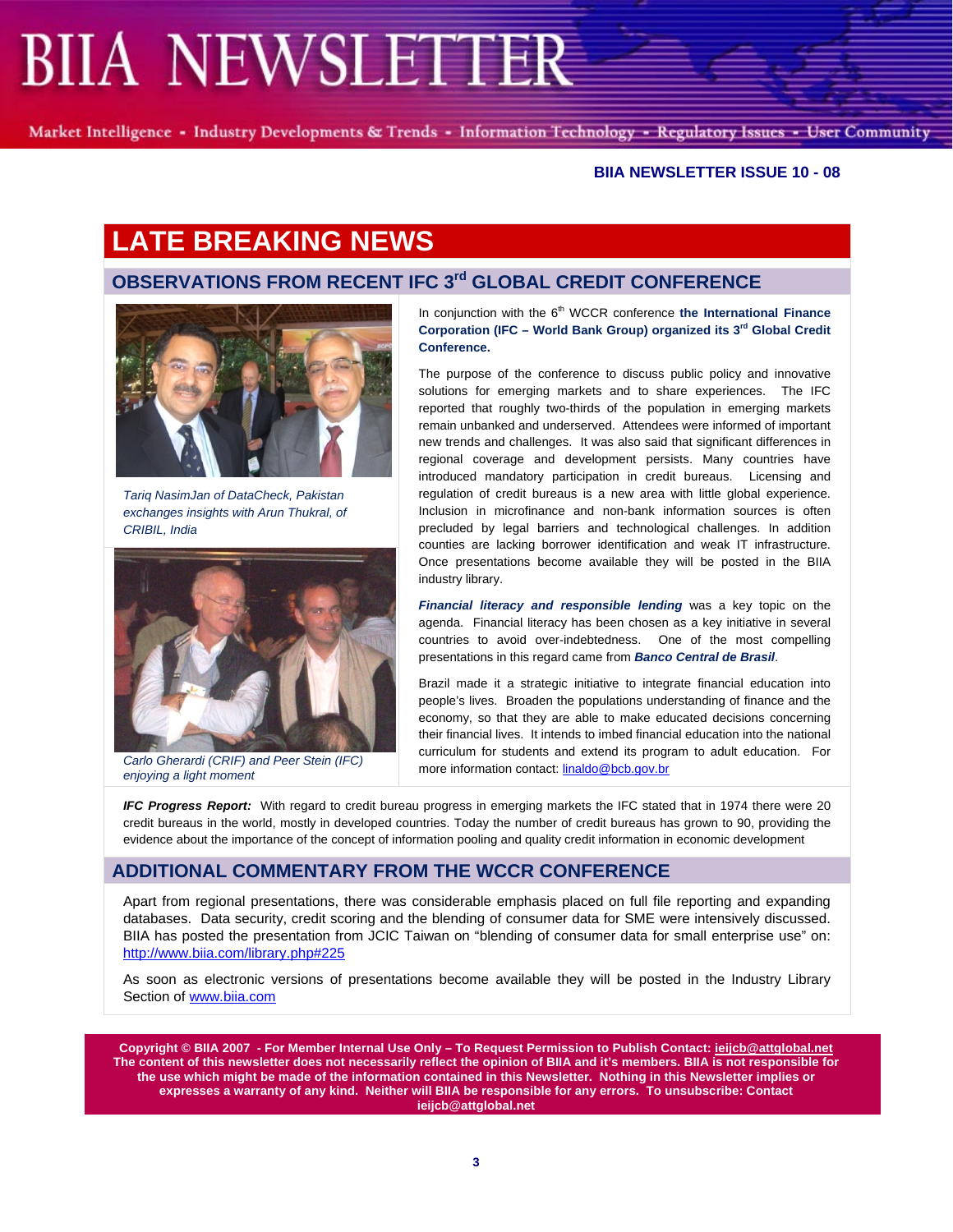Market Intelligence - Industry Developments & Trends - Information Technology - Regulatory Issues - User Community

#### **BIIA NEWSLETTER ISSUE 10 - 08**

# **LATE BREAKING NEWS**

## **THE CREDIT CRUNCH EFFECT: FINANCIAL MELTDOWN**



As equities of major information providers started to recover in September, the October financial meltdown gave shareholder value a further blow.

### **EXECUTIVES COMMENT ON CURRENT ECONOMIC AND BUSINESS CLIMATE**

*Equifax:* "I am pleased with the solid earnings performance this quarter which was accomplished in one of the most challenging environments many of us have ever experienced. We continue to aggressively manage our costs, to ensure that we are operating as efficiently as possible, while realigning our resources against key strategic opportunities. Our strong financial position enables us to continue investing in new product innovation, new markets and geographic expansion to support both near-term and long-term revenue growth," said *Richard F. Smith, Equifax's Chairman and Chief Executive Officer.*

*Raymond McDaniel, Chairman and Chief Executive Officer of Moody's*, said, "Moody's results in the third quarter were adversely impacted by the credit markets freeze, which worsened materially in mid-September. Since then, market conditions have eased only slightly and the pace of recovery remains uncertain." Mr. McDaniel added, "Given these conditions, we will continue to develop areas of our business that produce recurring revenue and maintain our focus on cost management. In addition, we are revising our 2008 earnings guidance downward.

**Experian:** "In a challenging environment, Experian saw acceleration in second quarter growth, to give a good overall performance for the first half, benefiting from the balance, diversity and counter-cyclicality that has been built into the portfolio. Total revenue growth for the half was 13%, with organic revenue growth of 3% (Q1 +1%, Q2 +5%). "This is a dynamic time for the global economy. Our markets are in the midst of significant change, which we expect to last for some time. This new environment will require our clients to strengthen risk management and optimize collections activities across their organizations. We have adapted our business to meet our clients' priorities quickly, utilizing the breadth of Experian products. We remain vigilant on costs and are focused on driving profit growth." *Don Robert, Chief Executive Officer*

*SUPPORT BIIA'S MEMBERSHIP DRIVE: RECRUIT A NEW INDUSTRY MEMBER TODAY* 

**Copyright © BIIA 2007 - For Member Internal Use Only – To Request Permission to Publish Contact: ieijcb@attglobal.net The content of this newsletter does not necessarily reflect the opinion of BIIA and it's members. BIIA is not responsible for the use which might be made of the information contained in this Newsletter. Nothing in this Newsletter implies or expresses a warranty of any kind. Neither will BIIA be responsible for any errors. To unsubscribe: Contact ieijcb@attglobal.net**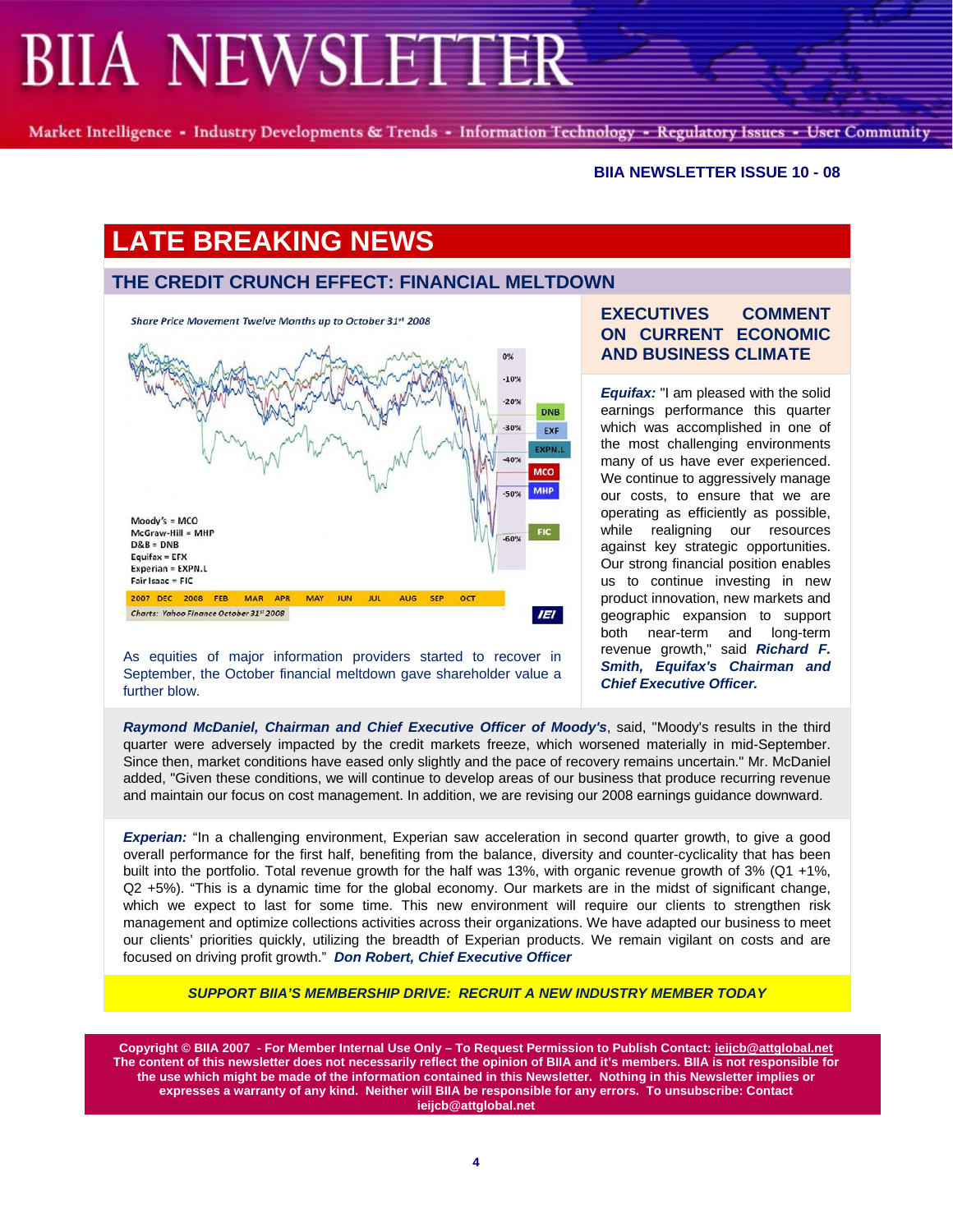Market Intelligence - Industry Developments & Trends - Information Technology - Regulatory Issues - User Community

#### **BIIA NEWSLETTER ISSUE 10 - 08**

# **LATE BREAKING NEWS**

### **EXECUTIVES COMMENT ON CURRENT ECONOMIC AND BUSINESS CLIMATE**

*McGraw-Hill Companies:* "A double-digit increase at S&P Investment Services, a strong performance by our elementary-high school products in state new adoptions, growth in U.S. college and university sales, and strength in news and pricing services for global energy markets underscored our diversity and helped cushion the downturn in credit and education markets in the third quarter. Ongoing cost containment and cost reduction activities continue to be a high priority for us in this environment." said *Harold McGraw III, chairman, president and chief executive officer of The McGraw-Hill Companies.* 

*Dun & Bradstreet Corporation:* "It's been three months since we hosted our Investor Day event, and the economic world has certainly changed since then. While the environment has gotten tougher for all companies, including ours, D&B is managing well through these times by focusing on things that are under our control."

"I'm very proud of how our team has responded so far, and how we continue to perform as a company. This is supported by our solid third quarter results, and our guidance for the full year. We continue to generate solid topline growth and strong earnings across the board, and we feel good about this performance. Third quarter revenue was up 8%. Operating income improved by 12%. EPS grew 14%, marking our 32nd consecutive quarter of double-digit earnings growth. We generated strong free cash flow of \$273 million year to date, up 9%."

"Our expectations are that the economic environment will continue to be challenging. This is reflected in our revenue guidance for 2008, as we expect to deliver approximately 8% top-line growth for the year*." Steve Alesio, our Chairman and Chief Executive Officer* 

#### **CREDIT CRUNCH DERAILS SALE OF REED BUSINESS INFORMATION**

Reed Elsevier's sale of Reed Business information has taken a new twist. The asking price of £1.25 billion has been reduced below £ 1 billion and rumors indicate a revised valuation of £ 800 – 750 million. Reed Elsevier counted on a top valuation to pay for the ChoicePoint acquisition which was financed with short term debt. The reduced value of the Pound Sterling does not help here either. *Source: PASSWORD Germany*

### **THOMSON –REUTERS ANTICIPATES REDUCED INFORMATION CONSUMPTION**

The credit crunch has reached Thomson-Reuters according to an internal memorandum from Devin Wenig, Chief Executive Officer of the Markets Division of Thomson Reuters: The largest 25 clients are contemplating reducing their information budgets, hence restructuring is being contemplated. He is being quoted: "We are in a period of unprecedented change that seems to be unfolding in real time".

*Source: PASSWORD Germany*

### **CREDIT SCORING AND THE CREDIT CRUNCH**

*QUOTE OF THE MONTH:* "We have been pretty much using the same tools now for a decade. The techniques that worked in the last business cycle don't work as well anymore." *Dennis Santiago, CEO of Institutional Risk Analytics, reportedly saying the Wall Street crisis has exposed some fundamental shortcomings in risk-modeling technologies and analytics Source: Asian Banker*

**Copyright © BIIA 2007 - For Member Internal Use Only – To Request Permission to Publish Contact: ieijcb@attglobal.net The content of this newsletter does not necessarily reflect the opinion of BIIA and it's members. BIIA is not responsible for the use which might be made of the information contained in this Newsletter. Nothing in this Newsletter implies or expresses a warranty of any kind. Neither will BIIA be responsible for any errors. To unsubscribe: Contact ieijcb@attglobal.net**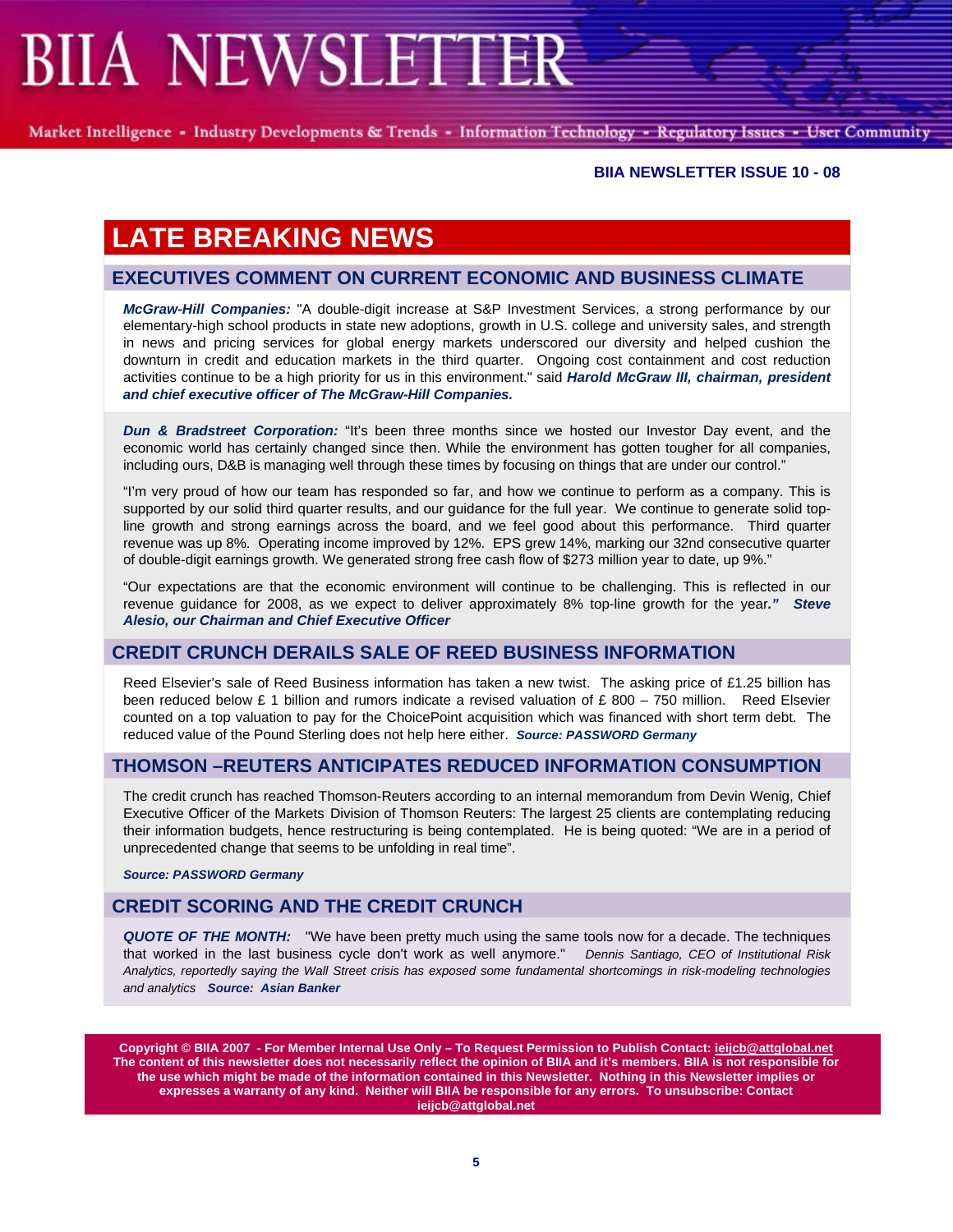Market Intelligence - Industry Developments & Trends - Information Technology - Regulatory Issues - User Community

#### **BIIA NEWSLETTER ISSUE 10 - 08**

# **LATE BREAKING NEWS**

### **CREDIT CRUNCH HITS US RETAIL INDUSTRY HARD**

BIIA Affiliate Industry Association member Bernhard Sands has changed credit recommendations on 1,200 accounts in the last thirty days.

Retail bankruptcies are rising this year as the consumer spending drought, brought on by high fuel prices, rising food prices, the housing slump, a severe credit crunch and a weakening job market, has reached a critical level. The retailing landscape is shifting, with vacancies at the nation's malls and strip centers on the rise. To learn more about Bernard Sands contact: *info@bernardsands.com*

### **EXPERIAN DIVESTS FRENCH TRANSACTION PROCESSING ACTIVITIES**

Experian announces that it has reached an agreement to sell its transaction processing activities in France, which includes its card processing and business process outsourcing activities, to Advent International and Doc@Post (a subsidiary of La Poste) respectively. The sale is subject to certain conditions precedent, including clearance from the French competition authorities. Completion is currently expected to occur before the end of 2008.

The agreed gross cash consideration is E203m, on a debt and cash free basis. After taxes and other transaction costs net cash inflow is estimated to be approximately E150m. Proceeds from the sale will be used to repay bank borrowings. For the year ended 31 March 2008, revenue from Experian's transaction processing activities in France was E240m (US\$341m) and EBIT was E26m (US\$37m*). Source: Experian Press Release* 

## **EXPERIAN COMPLETES STRATEGIC REVIEW OF PriceGrabber AND RECONSIDERS DIVESTMENT**

In February, Experian also announced that it was undertaking a review of PriceGrabber and its fit within the Experian portfolio. As part of this process, Experian considered a divestment of the business and talked to a number of parties. However, in light of the current funding environment for potential buyers, Experian has concluded that at this time divestment is not in the best interests of shareholders.

*Source: Experian Press Release*

### **EXPERIAN ACQUIRES MINORITY STAKE IN DP INFORMATION GROUP SINGAPORE**

Experian has acquired a 40% stake in DP Information Group (DP). Founded in 1978, DP provides credit information on companies (including small and medium sized enterprises) and consumers, corporate credit ratings, consumer scoring activities, portfolio management and collections services. In addition, DP Information Group provides marketing lists and campaign management services. In 2007, DP was awarded a license to operate the second consumer credit bureau in Singapore. DP also has a minority equity ownership in BRIS, a business information provider in Malaysia. Revenue for DP in the year to 31 December 2007 was US\$11.4m and gross assets as at 31 December 2007 were approximately US\$8m. The minority stake in DP was acquired from its founders and will form part of Experian's Credit Services activities. *Source: Experian Press Release*

**Copyright © BIIA 2007 - For Member Internal Use Only – To Request Permission to Publish Contact: ieijcb@attglobal.net The content of this newsletter does not necessarily reflect the opinion of BIIA and it's members. BIIA is not responsible for the use which might be made of the information contained in this Newsletter. Nothing in this Newsletter implies or expresses a warranty of any kind. Neither will BIIA be responsible for any errors. To unsubscribe: Contact ieijcb@attglobal.net**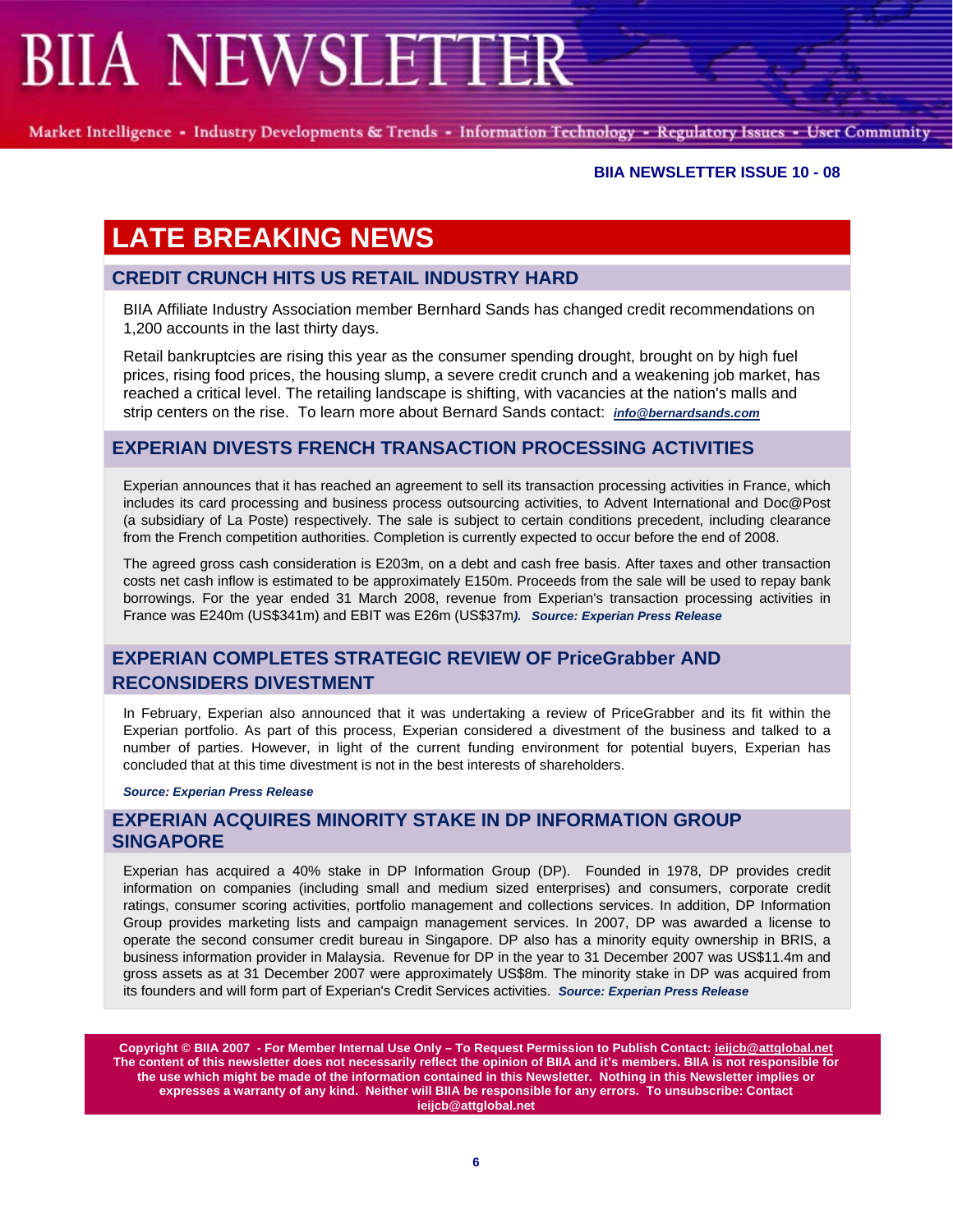Market Intelligence - Industry Developments & Trends - Information Technology - Regulatory Issues - User Community

#### **BIIA NEWSLETTER ISSUE 10 - 08**

# **LATE BREAKING NEWS**

### **D&B AUSTRALIA ACQUIRES DECISION INTELLECT**

Dun & Bradstreet has acquired Australia's leading credit decisioning business, Decision Intellect. The acquisition will further fuel Dun & Bradstreet's growth in the consumer credit reporting market while adding to its already dominant commercial credit services. Decision Intellect provides credit decisioning tools and services to Australian credit providers, enhancing the ability of those organizations to make immediate and accurate credit decisions. *Source: D&B Australia. To read the entire story click on: http://www.biia.com/press.php*

## **S&P's CAPITAL IQ, ACQUIRES COPY OF REUTERS ESTIMATES AND REUTERS-RESEARCH ON-DEMAND DATABASES**

NEW YORK, N.Y., October 7, 2008 – Capital IQ, a Standard & Poor's business, today announced that it has agreed to acquire a copy of the Reuters Estimates and the Reuters Research-on-Demand databases, as well as training materials, source documents and other related assets and services from Thomson Reuters, subject to certain third party consents. The agreement accelerates Capital IQ's own estimates database project and launches Capital IQ into the aftermarket research market place. The acquisition rounds out Capital IQ's data offering adding another piece in its comprehensive global analytical solution. *Source: S&P Press Release* 

### **LEXISNEXIS COMPLETES CHOICEPOINT ACQUISTION**

Federal Trade Commission (the "FTC") on notified ChoicePoint Inc. that, subject to the FTC's Order of September 15, 2008, the FTC has granted termination of the waiting period under the Hart-Scott-Rodino Antitrust Improvement Act of 1976, as amended, with respect to the proposed acquisition of ChoicePoint by Reed Elsevier Group plc ("Reed Elsevier"). All of the closing conditions as described in the Agreement and Plan of Merger, dated February 20, 2008, among ChoicePoint, Reed Elsevier and Deuce Acquisition Inc. have been satisfied or are expected to be satisfied by the closing. *Source: http://www.choicepoint.com/*

### **LEXISNEXIS TRANSFORMATION TO ACCELERATE WITH CHOICEPOINT**

LexisNexis® outlined its vision for the integration of ChoicePoint® as part of its transformation, following the recent completion of the \$4.1 billion purchase of ChoicePoint by LexisNexis' parent company, Reed Elsevier. The integration of ChoicePoint represents a major milestone in LexisNexis' transformation into the world's leading provider of innovative, customized content, analytic and workflow solutions for legal and risk professionals.

ChoicePoint will become part of the LexisNexis Risk & Information Analytics Group. The combination catapults LexisNexis to a leadership position in the rapidly-growing global risk information market, already estimated to be worth \$15 billion. The newly integrated business unit will also offer significant benefits to legal customers. The public records offered by LexisNexis will also provide an unsurpassed resource for both corporate and private practice legal professionals. In conjunction with the integration of ChoicePoint LexisNexis announced *Three Key Strategic Initiatives* each developed and implemented in close collaboration with customers: Deliver Tomorrow's Risk Information Analytics Solutions with the Addition of ChoicePoint. Help Legal Professionals Achieve Excellence in the Practice and Business of Law. Rapidly Expand in Key International Markets: *To read the full story click on: http://www.lexisnexis.com or http://www.biia.com/press.php*

#### *Source: LexisNexis Press Release*

**Copyright © BIIA 2007 - For Member Internal Use Only – To Request Permission to Publish Contact: ieijcb@attglobal.net The content of this newsletter does not necessarily reflect the opinion of BIIA and it's members. BIIA is not responsible for the use which might be made of the information contained in this Newsletter. Nothing in this Newsletter implies or expresses a warranty of any kind. Neither will BIIA be responsible for any errors. To unsubscribe: Contact ieijcb@attglobal.net**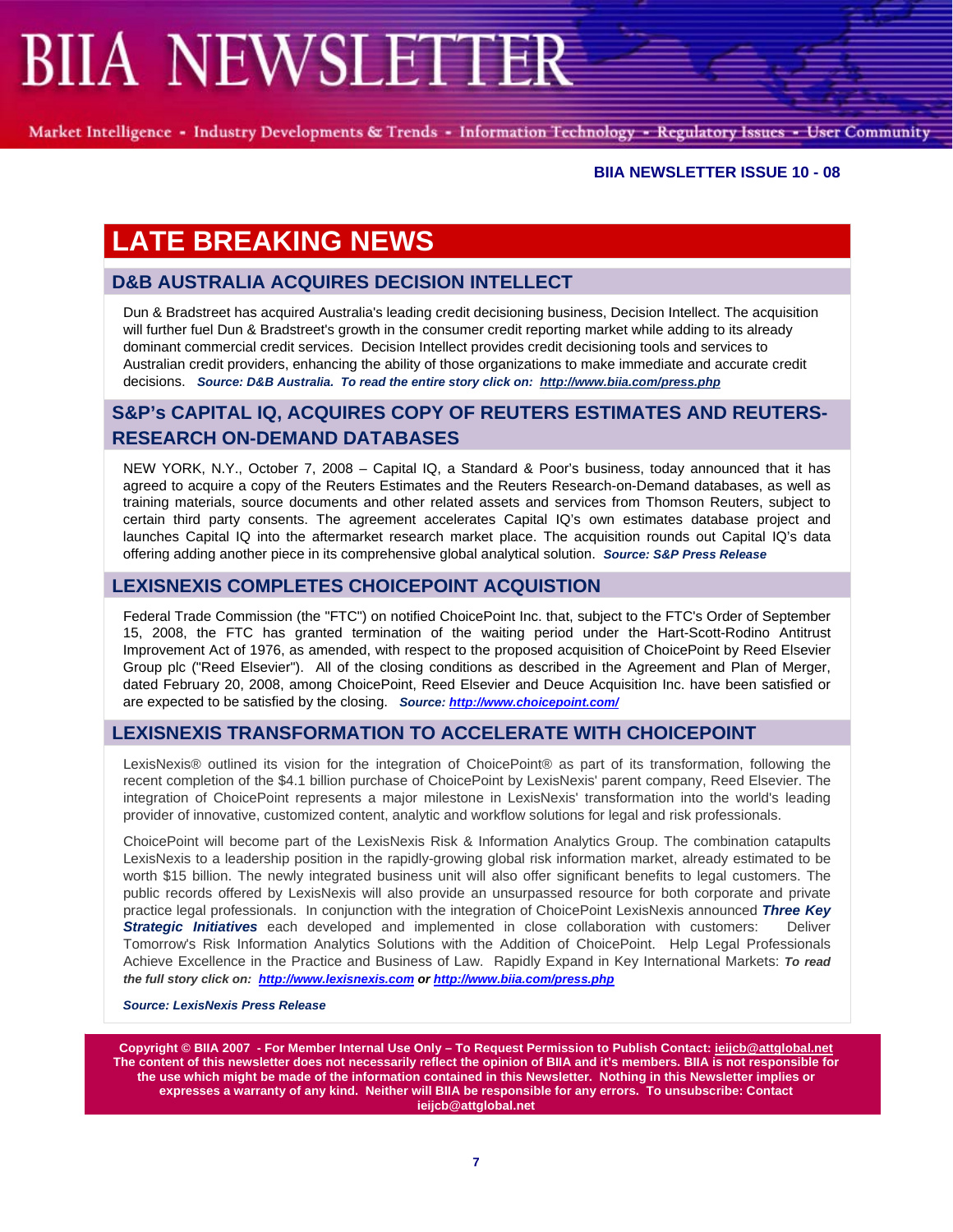Market Intelligence - Industry Developments & Trends - Information Technology - Regulatory Issues - User Community

#### **BIIA NEWSLETTER ISSUE 10 - 08**

## **MEMBER NEWS**

## **TRANSUNION'S SMARTMOVE PROVIDES INDEPENDENT RENTAL OWNERS WITH NEW LEVEL OF RISK INSIGHT**

TransUnion announced the launch of SmartMove ( http://www.mysmartmove.com/ ), an affordable online solution to help independent rental owners and multi-family operators better evaluate prospective applicants' rental applications. The solution comes at a time when new renters may be re-entering the rental market due to a deteriorating housing market and current homeowners are converting their houses into rental properties in response to a slumping housing market. While applicant screening is becoming more widely adopted by independent rental owners, it is often time consuming and expensive to manually order credit reports and also conduct background checks, sometimes taking days to receive this information. In addition, many of these independent owners have no processes in place to maintain, store or protect this type of information. TransUnion's SmartMove provides a new level of security for consumers as they do not have to share their personal information with the landlord -- while landlords improve efficiencies because of the instant online screening process.

SmartMove capabilities include: Instant and reliable leasing recommendations based on the landlord's criteria and TransUnion's data and analytics. Online instant enrollment that increases efficiency by giving rental owners prompt access to the service upon receipt of authorization from the prospective renter. An added layer of protection and privacy for consumers because Social Security and credit account numbers are not displayed to the landlord; and A way to check renter applications against one of the largest credit, criminal and eviction databases.

SmartMove also allows the rental owner to determine the threshold of risk for each property with pre-defined settings. For example, a vacation property in a gated community might require a low risk value for potential renters, while an apartment near a university campus might accept applicants at higher risk levels.

Another key element of SmartMove is the three-step process, which simplifies the interaction between landlord and renter. First, the landlord sets up an account and uses the secure SmartMove website to generate an email to the potential renter with a link to the site to provide consent for the landlord to access the renter's information. Once consent is given, the landlord then receives a recommendation from TransUnion based on the landlord's criteria. SmartMove also allows the landlord to determine which party pays for the screening service and can order additional information. Independent rental owners and potential renters may simply visit http://www.mysmartmove.com/ to view a demonstration of the site and sign up.

## **S&P'S SHARMA SHOWCASES COMMITMENT TO HIGH QUALITY, INDEPENDENT AND TRANSPARENT CREDIT RATINGS IN TESTIMONY TO HOUSE COMMITTEE**

Washington D.C. – October 22, 2008 – In testimony before the United States House Committee on Oversight and Government Reform, Deven Sharma, President of Standard & Poor's ("S&P"), detailed S&P's commitment to increasing transparency and restoring investor confidence to the capital markets, the role of S&P's ratings in evaluating creditworthiness, and lessons learned from recent market events. To view a copy of Mr. Sharma's testimony click on *TESTIMONY*

**Copyright © BIIA 2007 - For Member Internal Use Only – To Request Permission to Publish Contact: ieijcb@attglobal.net The content of this newsletter does not necessarily reflect the opinion of BIIA and it's members. BIIA is not responsible for the use which might be made of the information contained in this Newsletter. Nothing in this Newsletter implies or expresses a warranty of any kind. Neither will BIIA be responsible for any errors. To unsubscribe: Contact ieijcb@attglobal.net**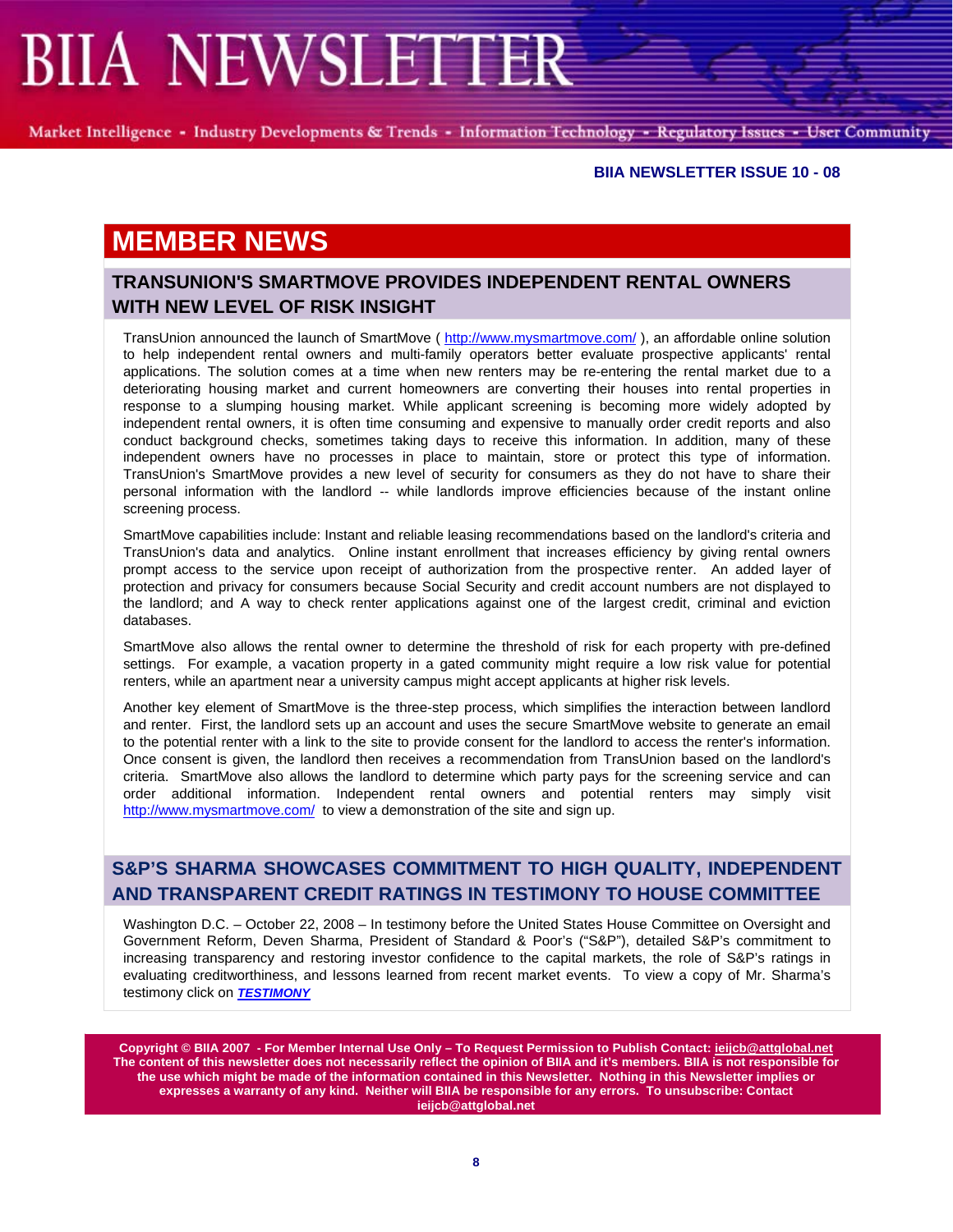Market Intelligence - Industry Developments & Trends - Information Technology - Regulatory Issues - User Community

#### **BIIA NEWSLETTER ISSUE 10 - 08**

## **MEMBER NEWS**

 $-20$ 

 $-30$ 

 $C<sub>OM</sub>$ 

Total

Education

Financial

Services

## **McGRAW-HILL COMPANIES THIRD QUARTER RESULTS**

Education

Financial

**Services** 

Info &

Media



*Source: McGraw-Hill Companies Press Release*

Info &

Media

The McGraw-Hill Companies (NYSE: MHP) today reported diluted earnings per share of \$1.23 for the third quarter of 2008 compared to \$1.34 for the same period last year. The results include a pre-tax restructuring charge of \$23.4 million (\$14.6 million after tax) or \$0.05 per diluted share primarily for severance costs related to a workforce reduction of approximately 270 positions to contain costs and mitigate the impact of the current and expected future economic conditions. Including the restructuring charges, total expenses in the third quarter decreased by 3.2% or \$47.1 million, primarily driven by a \$117 million reduction in 2008 incentive compensation across the company. Net income for the third quarter decreased 13.7% to \$390.2 million. Revenue declined 6.4% to \$2.0 billion.



#### **D&B CORPORATION THIRD QUARTER RESULTS**

Comp

Total

 $\zeta$ 



D&B reported strong revenue and income gains in spite of a difficult trading environment. Analysts asked why D&B's revenues were not impacted by the credit crunch in comparison to other information companies: Management acknowledged a tougher trading environment. Customers are tightening information budgets and sales cycles were getting longer. However customers need to manage cash flow more effectively than ever and to take prudent risks to stay solvent. D&B had the right answers: Value added solutions to improve cash flow and profits. The DNBi risk management platform continues to grow at double digit rates and customer penetration is up 43% from 20% a year ago. Sales Optimizer and Purisma contribute strongly to S&MS growth. Supplier risk and analytics continue to make inroads with Wal-Mart having signed up as a major client.

**Copyright © BIIA 2007 - For Member Internal Use Only – To Request Permission to Publish Contact: ieijcb@attglobal.net The content of this newsletter does not necessarily reflect the opinion of BIIA and it's members. BIIA is not responsible for the use which might be made of the information contained in this Newsletter. Nothing in this Newsletter implies or expresses a warranty of any kind. Neither will BIIA be responsible for any errors. To unsubscribe: Contact ieijcb@attglobal.net**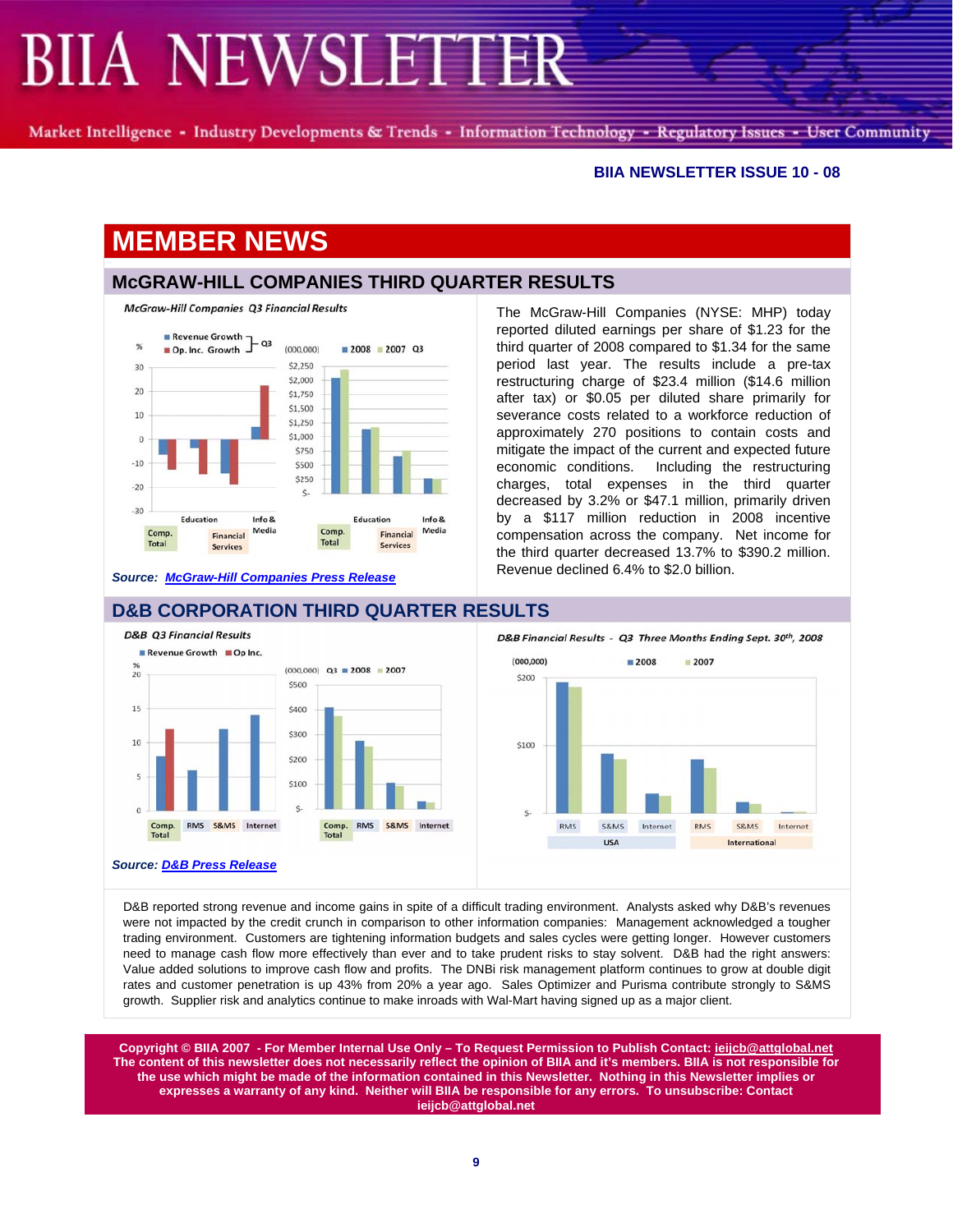Market Intelligence - Industry Developments & Trends - Information Technology - Regulatory Issues - User Community

#### **BIIA NEWSLETTER ISSUE 10 - 08**

## **INDUSTRY NEWS**

### **EQUIFAX Q3 REVENUES DECLINE BY 2%**

*Equifax's* revenue was \$484.1 million for the third quarter of 2008, down 2 percent from the third quarter of 2007, reflecting the challenging economic environment. Foreign currency favorably impacted revenue by 1 percent in the third quarter of 2008 compared to 2 percent in the same period of 2007. During the third quarter of 2008, Equifax realigned its business to better support its strategic objectives which resulted in \$16.8 million of restructuring and asset write-down charges. Operating income was \$107.2 million, a 17 percent decrease from the same period of 2007. On a non-GAAP basis, operating income excluding the impact of restructuring and asset write-down charges ("adjusted operating income") was \$124.0 million, down 4 percent from the third quarter of 2007. Operating margin was 22.2 percent. On a non-GAAP basis, excluding the impact of restructuring and asset write-down charges, operating margin was 25.6 percent in the third quarter of 2008 compared to 26.2 percent in the same period of 2007 and 25.4 percent in the second quarter of 2008. *Source: Equifax Earnings Release*



Equifax Financial Results Nine Months Ending Sept. 30, 2008





**Equifax Revenues Nine Months Ending September 30th 2008** 



**Copyright © BIIA 2007 - For Member Internal Use Only – To Request Permission to Publish Contact: ieijcb@attglobal.net The content of this newsletter does not necessarily reflect the opinion of BIIA and it's members. BIIA is not responsible for the use which might be made of the information contained in this Newsletter. Nothing in this Newsletter implies or expresses a warranty of any kind. Neither will BIIA be responsible for any errors. To unsubscribe: Contact ieijcb@attglobal.net**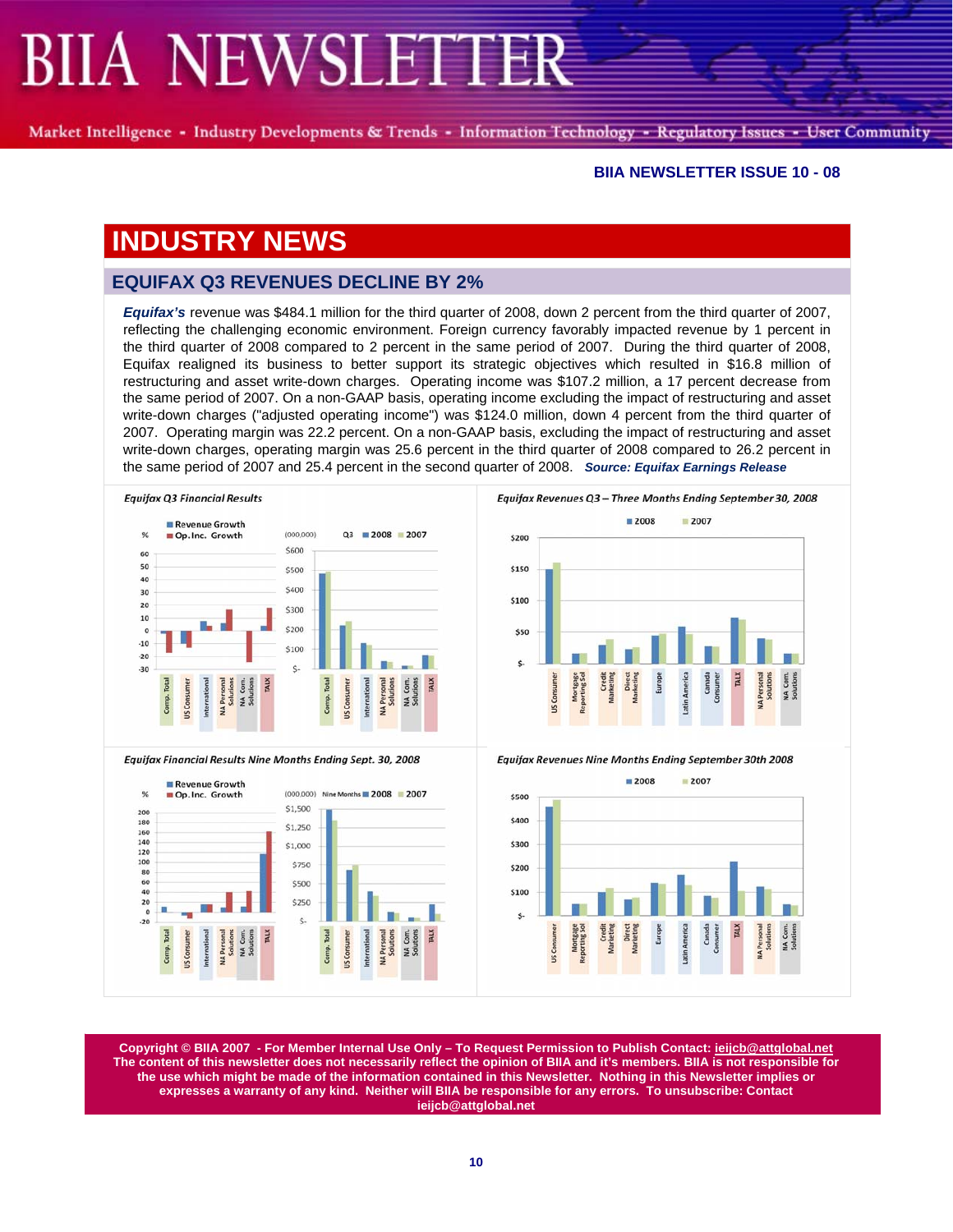Market Intelligence - Industry Developments & Trends - Information Technology - Regulatory Issues - User Community

#### **BIIA NEWSLETTER ISSUE 10 - 08**

## **INDUSTRY NEWS**

## **EQUIFAX Q3 REVENUES DECLINE BY 2%** *(Continued from Page 10)*

*U.S. Consumer Information Solutions (USCIS):* Total revenue was \$220.6 million in the third quarter of 2008, a 9.5 percent decrease from the third quarter of 2007. Operating margin for USCIS was 38.2 percent in the third quarter of 2008, up slightly from 38.0 percent in the second quarter of 2008. Operating margin in the third quarter of 2007 was 39.8 percent.

*International:* Total revenue was \$132.5 million in the third quarter of 2008, an 8 percent increase from the third quarter of 2007. In local currency, revenue was up 5 percent when compared to the same period in the prior year. Compared to the third quarter of 2007:

- Europe revenue was \$44.9 million, down 6 percent in U.S. dollars (2 percent in local currency);
- Latin America revenue was \$59.3 million, up 26 percent in U.S. dollars (16 percent in local currency); and
- Canada Consumer revenue was \$28.3 million, flat in U.S. dollars (flat in local currency).

Operating margin for International was 30.0 percent in the third quarter of 2008 down from 31.2 percent in the third quarter of 2007 and from 30.6 percent in the second quarter of 2008.

*TALX:* Total revenue was \$73.4 million in the third quarter of 2008, a 4 percent increase from Q3 of 2007. Operating margin was 16.1 percent, up from 14.2 percent in the third quarter of 2007. During the quarter, total records in the employment database grew to 184.0 million, up 16 percent from a year ago.

*North America Personal Solutions:* Total revenue rose to \$40.9 million, a 6 percent increase from the third quarter of 2007. Operating margin was 29.8 percent, up from 26.9 percent in the third quarter of 2007.

*North America Commercial Solutions:* Total revenue was \$16.7 million, flat when compared to the third quarter of 2007. Operating margin was 14.8 percent, down from 19.5 percent in the third quarter of 2007.



#### *Equifax Fourth Quarter 2008 Guidance*:

Based on current levels of economic activity, customer demand, traditional seasonal trends, and recent foreign exchange rates, the company expects revenue to be in the range of \$453 million to \$463 million.

The company also expects adjusted diluted earnings per share, a non-GAAP financial measure which excludes acquisition-related amortization expense, to be in the range of \$0.59 to \$0.63.

*Source: Equifax Earnings Release*

## *GET YOUR DAILY INDUSTRY NEWS ON WWW.BIIA.COM*

**Copyright © BIIA 2007 - For Member Internal Use Only – To Request Permission to Publish Contact: ieijcb@attglobal.net The content of this newsletter does not necessarily reflect the opinion of BIIA and it's members. BIIA is not responsible for the use which might be made of the information contained in this Newsletter. Nothing in this Newsletter implies or expresses a warranty of any kind. Neither will BIIA be responsible for any errors. To unsubscribe: Contact ieijcb@attglobal.net**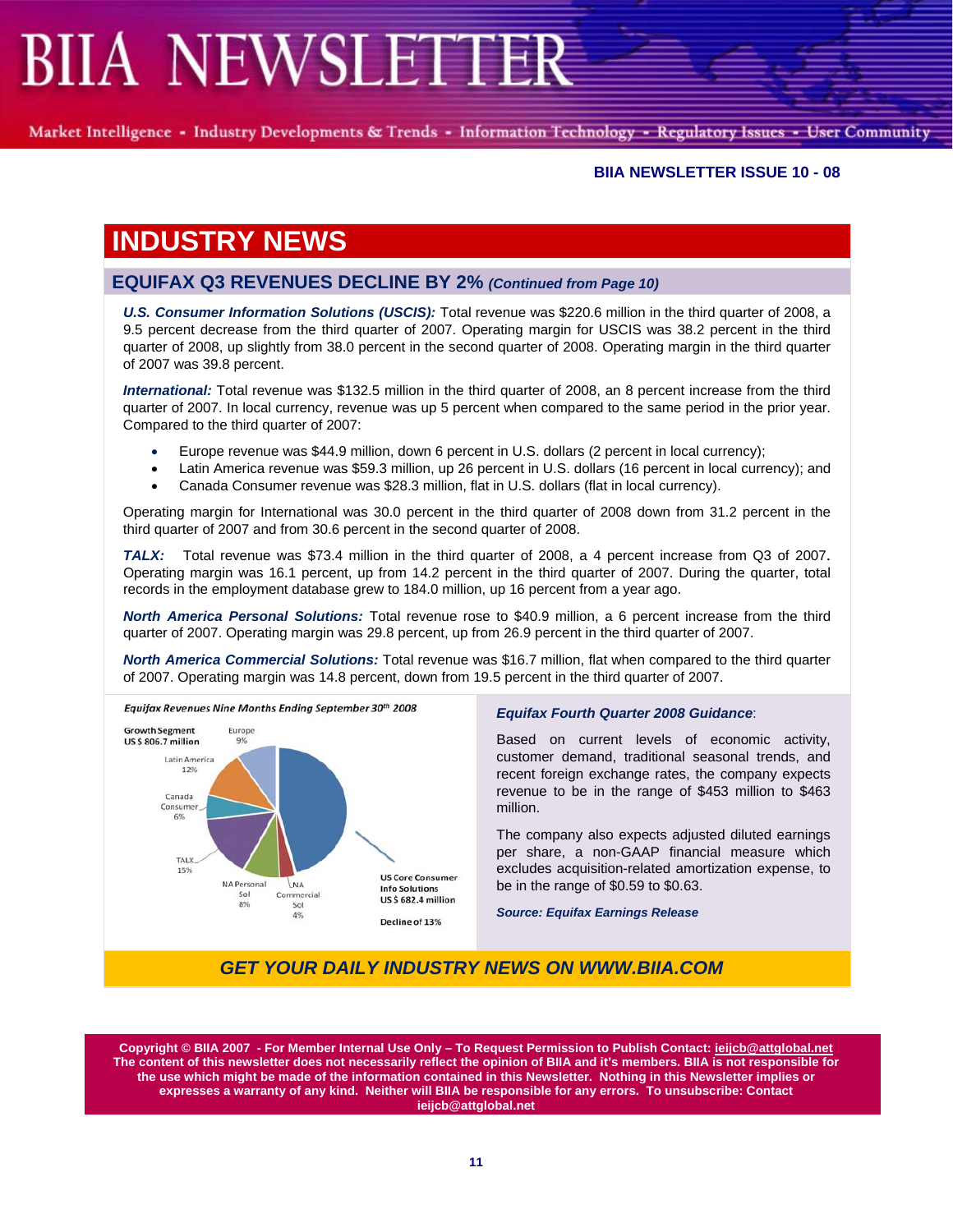Market Intelligence - Industry Developments & Trends - Information Technology - Regulatory Issues - User Community

#### **BIIA NEWSLETTER ISSUE 10 - 08**

## **INDUSTRY NEWS**

### **EXPERIAN FIRST HALF 2008 RESULTS BUOYED BY SERASA ACQUISITION**



*Experian* total revenue growth for the half was 13%, with organic revenue growth of 3% (Q1 +1%, Q2 +5%).

Commenting on the performance of Experian, Don Robert, Chief Executive Officer, said: "In a challenging environment, Experian saw acceleration in second quarter growth, to give a good overall performance for the first half, benefiting from the balance, diversity and counter-cyclicality that has been built into the portfolio."

Most of the growth came through acquisitions which were made in 2007. Organic growth continues to be flat in the Experian's key markets, the USA and UK& Ireland.

*North America:* Organic revenue declined by 5% at Credit Services, with slight strengthening in the second quarter compared to the first, against challenging conditions for financial services. At Decision Analytics, organic revenue was flat against significant one-off revenue last year. Organic revenue growth in Marketing Services was 2%, reflecting strong performances across new media activities offsetting declines in traditional activities. In Interactive, organic revenue growth was 6%. Consumer Direct experienced excellent growth, while Experian Interactive Media continued to suffer from weak mortgage conditions. PriceGrabber, in line with the trend in consumer spending in the US, has seen a slowdown in recent trading.

*United Kingdom & Ireland:* Organic revenue at Credit Services declined by 4%. Weakness in consumer information across the financial services sector was partly offset by good growth in public sector revenue. Decision Analytics performed strongly, up 8% organically, as clients sought countercyclical products for collections, and benefiting from some one-off software deliveries towards the end of the period. At Marketing Services, progress in new media activities is encouraging, helping to offset financial services marketing cutbacks; organic revenue was down 7%. Interactive again performed very strongly, up 46% organically, driven by strength in new CreditExpert memberships.

Latin America: There was strong organic revenue growth at Credit Services of 18%, driven by excellent growth in both consumer information and business information services. Revenue growth at both Decision Analytics and Marketing Services benefited from cross-sell opportunities across the new shared sales force. Organic revenue growth at Decision Analytics was up 23%, while Marketing Services revenue more than doubled, benefiting from a number of new client wins.

*EMEA/Asia Pacific:* Organic revenue at Credit Services rose 4%, reflecting good bureau progress and a number of new client wins. Major new client wins in Spain, Russia and South Korea, as well as collections strength in Holland helped drive good performance at Decision Analytics, with organic revenue growth of 10%. Marketing Services again performed well, with strength in email services, contact data management and internet marketing intelligence (Hitwise) contributing to organic growth of 13%.

*Source: Experian Press Release*

**Copyright © BIIA 2007 - For Member Internal Use Only – To Request Permission to Publish Contact: ieijcb@attglobal.net The content of this newsletter does not necessarily reflect the opinion of BIIA and it's members. BIIA is not responsible for the use which might be made of the information contained in this Newsletter. Nothing in this Newsletter implies or expresses a warranty of any kind. Neither will BIIA be responsible for any errors. To unsubscribe: Contact ieijcb@attglobal.net**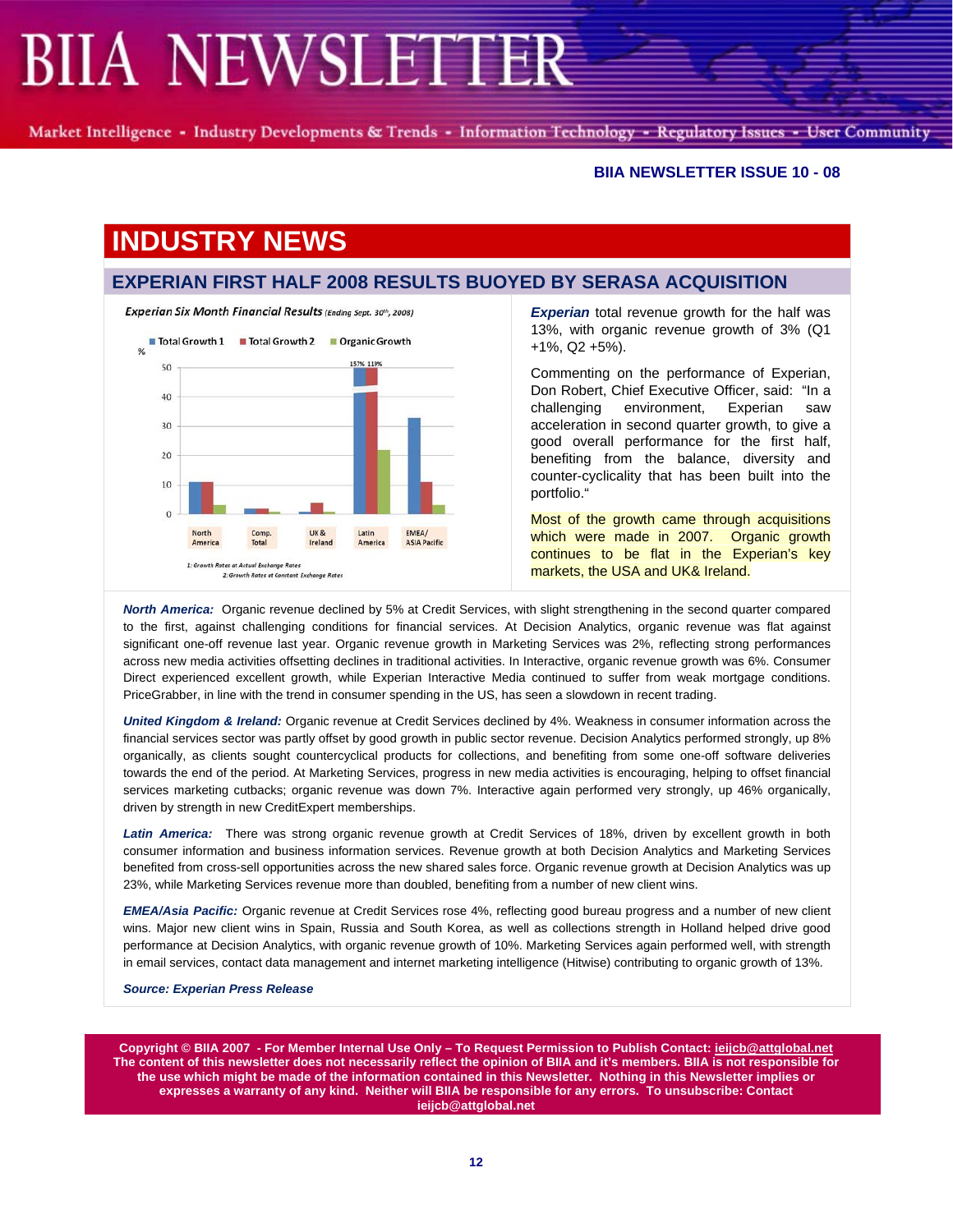Market Intelligence - Industry Developments & Trends - Information Technology - Regulatory Issues - User Community

#### **BIIA NEWSLETTER ISSUE 10 - 08**

# **INDUSTRY NEWS**





Moody's reported revenue of \$433.4 million for the three months ended September 30, 2008, a decrease of 17% from \$525.0 million for the same quarter of 2007. Operating income for the quarter was \$189.8 million, a 24% decline from \$250.5 million for the same period last year. Diluted earnings per share were \$0.46 for the third quarter of 2008 and included a benefit of \$0.01 related to legacy tax matters and 2007 restructuring adjustments. Excluding the impact of these items, diluted earnings per share declined 12% to \$0.45 in 2008 versus \$0.51 in 2007. Not surprisingly structured finance sector still show steep declines. Analytics are up, but hardly compensating the revenue declines in rating services.

## **MOODY'S ACQUIRES FERMAT INTERNATIONAL TO BOOST ANALYTICS**

Moody's acquired Fermat International, a leading provider of risk and performance management software to the global banking sector. The combination of Moody's credit portfolio management and economic capital tools with Fermat's expertise in risk management software positions Moody's to deliver comprehensive analytical solutions for financial institutions worldwide.

Moody's will purchase Fermat for €132.5 million (\$189 million), subject to customary closing adjustments. An additional sum of up to €25 million (\$36 million) in consideration may be paid based on achievement of certain financial targets by year-end 2008. The acquisition will be funded primarily from offshore cash on hand, and Fermat will operate as part of Moody's Analytics.

The acquisition combines leading risk management platforms from Moody's Analytics and Fermat. By leveraging a proprietary and robust data management platform, Fermat helps banks meet regulatory capital requirements and provides risk management and performance monitoring capabilities. With installations at more than 100 banks -- primarily in Europe, the Middle East and Asia -- Fermat significantly extends the functional and geographic scope of the Moody's Analytics suite of banking software. Founded in 1996, *Brussels-based Fermat International* has approximately 275 employees located worldwide serving customers in 30 countries, with significant operational and development hubs in France and Singapore.

Moody's anticipates that this acquisition will add incremental annual revenues of approximately \$75 million to \$85 million by 2010. NEW YORK, Oct 09, 2008 (BUSINESS WIRE) -- Moody's announced on October 9<sup>th</sup>, 2008 that it has received all necessary regulatory approvals and has closed its acquisition of Fermat International, a leading provider of risk and performance management software to the global banking sector, according to the terms announced on September 15th, 2008*.* 

*Source: Moody's Press Release*

**Copyright © BIIA 2007 - For Member Internal Use Only – To Request Permission to Publish Contact: ieijcb@attglobal.net The content of this newsletter does not necessarily reflect the opinion of BIIA and it's members. BIIA is not responsible for the use which might be made of the information contained in this Newsletter. Nothing in this Newsletter implies or expresses a warranty of any kind. Neither will BIIA be responsible for any errors. To unsubscribe: Contact ieijcb@attglobal.net**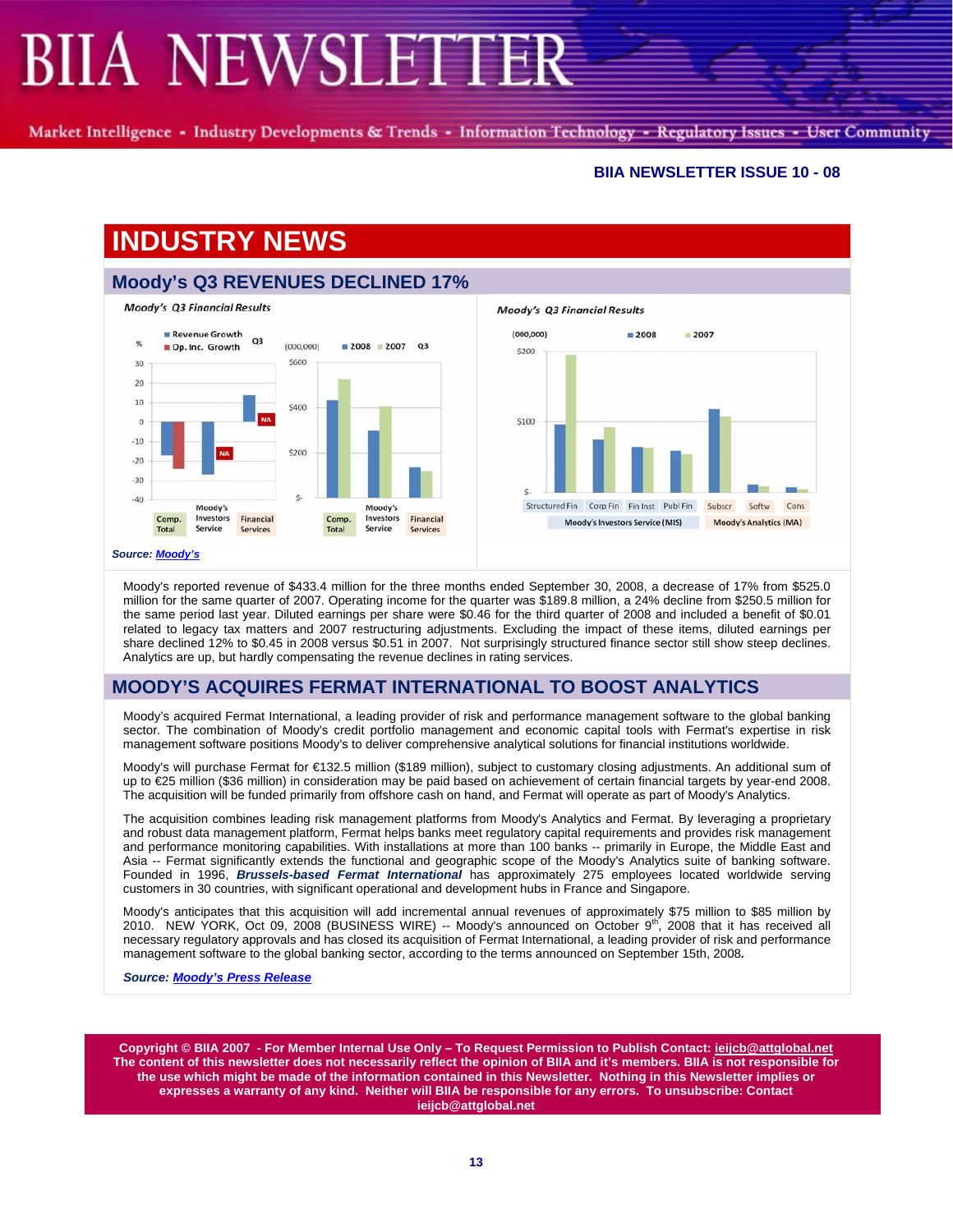Market Intelligence - Industry Developments & Trends - Information Technology - Regulatory Issues - User Community

#### **BIIA NEWSLETTER ISSUE 10 - 08**

# **TRENDS IN ASIAN B2B ONLINE MEDIA**

## **BUSINESS STRATEGIES GROUP, HONG KONG RELEASES UPDATE OF ITS ASIAN B2B ONLINE MEDIA REPORT (www.bsgasia.com)**

*BIIA Founder Member Business Strategies Group has recently updated edition of its B2B Online Media report which was published in April 2008. The following is an excerpt of the findings of the report:* 

Of the 30 businesses in BSG's ranking, 18 are primarily finished goods sourcing websites or online trade directories (e.g. Alibaba.com and Global Sources). There are an additional 6 websites which are vertical industry websites (e.g. Netsun's network of vertical sourcing sites). Five of the 30 are trade publications, mostly technology-focused. There is one general business title, Beijing-based *Caijing*, in the Top 30. The top 10 continues to be stable with the same companies remaining in the top 10, but there was some jostling for positions amongst the leaders. Once again, Alibaba.com held onto the number one position.

There are eight sourcing sites and two technology-focused websites in the top 10. The Japanese tech portal, ITmedia.co.jp and Chinabyte.com, a Chinese technology industry portal are the two non-sourcing platforms in the top 10. There was more volatility in the bottom half of the list. The biggest mover was Guangzhou-based BBspace.cn which moved up 19 places to rank #14. Other significant changes include Caijing.com.cn, the leading general business magazine in China which moved up five places to #16 and Zhejiang Netsun's subsidiary, Efu.com.cn, fell six places to #25.

Rankings continue to be dominated by sourcing websites which typically generate revenues by charging suppliers to list their products online. There are 18 general sourcing platforms and an additional six vertical industry sourcing sites. There are another 6 trade publications which typically generate revenues by selling banner ads or by charging for premium content and subscriptions.

**Global Sources and Alibaba continue to have the most sophisticated internationally-focused online sourcing platforms and both firms are battling with HC360.com for a larger slice of the domestic sourcing market in China.** 

Amongst the online business publishers, the most significant in terms of traffic are ITmedia (#2), a Japanese media company targeting IT professionals and ChinaByte (#8), the partner of TechTarget in China. Chinabyte is focused on targeting technology professionals in China. The vertical industry sites are dominated by Hangzhoubased Zhejiang Netsun which owns five of six vertical industry websites in BSG's Top 30. They are Toocle.com, Chemnet.com.cn, Pharmnet.com.cn, Efu.com.cn and Texnet.com.cn. The exception is BBspace.cn, a Guangzhou-based online and offline B2B publisher.

BSG believes that the key trends identified in the previous edition of this report remain largely unchanged. However, it will be worth watching how the offline activities change in a difficult economic environment. Some of the less cash-rich competitors may scale-back and even abandon offline activities. In a weak economy, buyers will travel less to trade fairs and manufacturers will cut their marketing spend. The challenge for these online B2B businesses is to attract the reduced spend of the manufacturers across Asia. In a weak economy, manufacturers may decide to allocate a greater portion of their budget to trade show participation or they may opt for a stronger online presence. A protracted recession could provide the larger and better financed companies in the Top 30 with a unique opportunity to consolidate their position in the market. The key trends driving the industry are: Increasingly sophisticated online content and services. Continuing importance of search engine optimization (SEO). Importance of building offline awareness. Establishing a presence in China's online domestic sourcing market. Emphasis on deeper supplier data and verification services.

*To order the full report contact: Kerry Wong Researcher Kerry@bsgasia.com; www.bsgasia.com*

**Copyright © BIIA 2007 - For Member Internal Use Only – To Request Permission to Publish Contact: ieijcb@attglobal.net The content of this newsletter does not necessarily reflect the opinion of BIIA and it's members. BIIA is not responsible for the use which might be made of the information contained in this Newsletter. Nothing in this Newsletter implies or expresses a warranty of any kind. Neither will BIIA be responsible for any errors. To unsubscribe: Contact ieijcb@attglobal.net**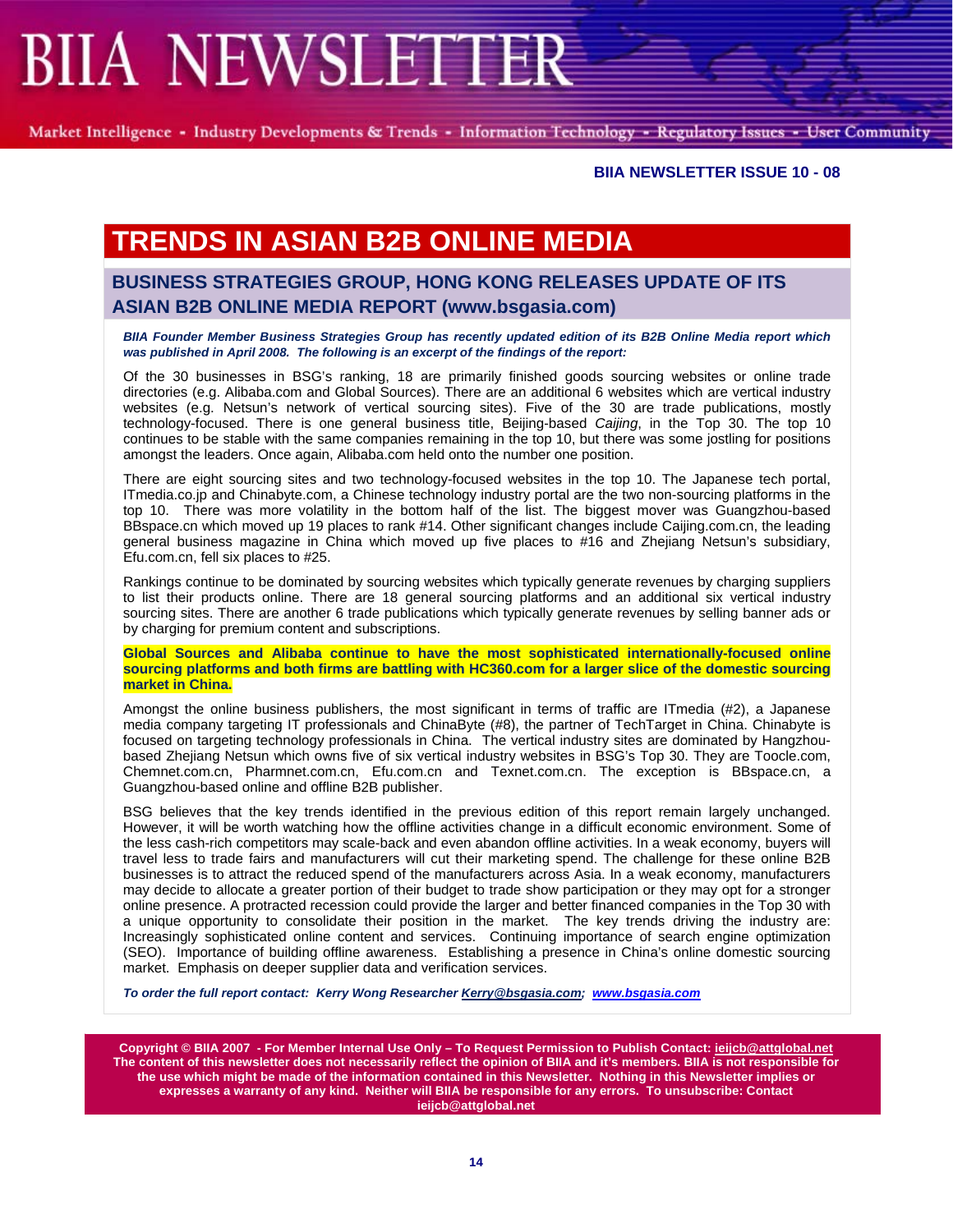Market Intelligence - Industry Developments & Trends - Information Technology - Regulatory Issues - User Community

#### **BIIA NEWSLETTER ISSUE 10 - 08**

## **THE WORLD OF BPO**

### **FINANCIAL CRISIS HITS INDIAN BUSINESS PROCESS OUTSOURCERS (BPOS)**

Duvvuri Subbarao, the newly appointed head of India's central bank, said recently in an interview with the Financial Times that the prospect of a global recession threatened to hit hardest India's software industry. "The most direct impact will be on the adverse effect on our exports, particularly our software exports," said Mr. Subbarao.

"Our ability to raise money overseas for investment purposes for infrastructure could be constrained. . . If the recession is longer and deeper and if recovery is protracted, I'm concerned about protectionist pressures arising." India's largest IT outsourcing companies – Infosys, Tata Consultancy Services and Wipro – have had a transformational effect on Indian business over the past 10 years. But this month they warned of a deteriorating outlook for their businesses, which are heavily dependent on US contracts. *Source: The Financial Times Limited*

#### **INDIA'S DOMINATION OF BPO SECTOR CONTINUES, CHINA CATCHING UP**

According to a study by CyberMedia Global Services the top 8 Global Outsourcing Cities includes as many as six cities led by Bangalore, Chennai, Delhi National Capital Region, Hyderabad, Mumbai and Pune. The remaining 2 are Dublin, Ireland and Makati City, Philippines.

In the list of the top 50 emerging destinations for global outsourcing Cebu City, Philippines (Rank 1), Kolkata (6), Chandigarh (12), Coimbatore (17), Jaipur (31). India's representation in the top 50 Emerging Global Outsourcing cities has grown however China is catching up: Shanghai (2), Beijing (3), Shenzhen (10), Dalian (16), Guangzhou (23), and Chengdu (37). The study says that with a supportive government and favorable outsourcing condition, China's outsourcing industry is set to flourish further. Some new Chinese cities might make entry into the list next year or some of the top emerging cities might move to the top outsourcing cities' list.

To determine delivery and consumption trends for global outsourcing services, surveys and interviews with services providers were conducted. The data gathering methodologies were also applied to determine market and labor sizes as well as expansion strategies. *Source: CyberMedia News – MINT India*

# **NEWS FROM INDIA**

### **LIVEMINT.COM LAUNCHES MOBILE VERSION**

The online edition of daily business newspaper, Mint, Livemint.com, is now available on mobile handsets in India. Initially, the mobile edition will offer business and corporate news, market updates as well as parts of Mint's lifestyle content including personal finance, gadgets and travel.

The free service is available at http://m.livemint.com. Mint is published in India by HT Media through a partnership with the Wall Street Journal. Mint was launched in February 2007 and it is now the number two business daily in Delhi, Mumbai and Bangalore. HT Media is a major Indian media group which publishes a number of leading titles including the Hindustan Times.

*Source: Exchange4media release* 

**Copyright © BIIA 2007 - For Member Internal Use Only – To Request Permission to Publish Contact: ieijcb@attglobal.net The content of this newsletter does not necessarily reflect the opinion of BIIA and it's members. BIIA is not responsible for the use which might be made of the information contained in this Newsletter. Nothing in this Newsletter implies or expresses a warranty of any kind. Neither will BIIA be responsible for any errors. To unsubscribe: Contact ieijcb@attglobal.net**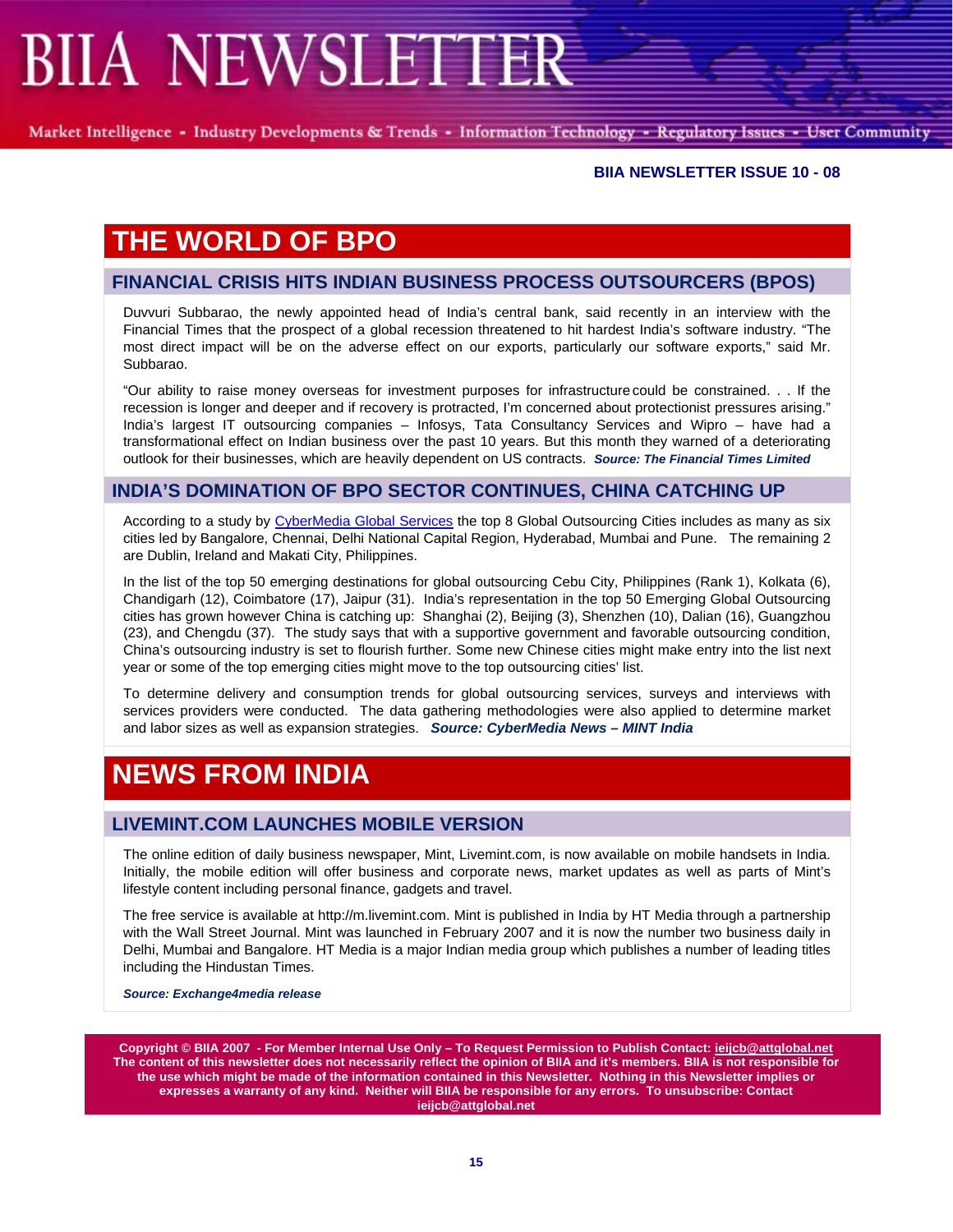Market Intelligence - Industry Developments & Trends - Information Technology - Regulatory Issues - User Community

#### **BIIA NEWSLETTER ISSUE 10 - 08**

# **NEWS FROM INDIA**

### **CYBERMEDIA'S REVENUES INCREASE, PROFITS DROP**

*New Delhi, 21st October*: *CyberMedia,* an Indian specialty publisher, has announced results for the first six months ending 30th September. CyberMedia's revenues were US\$14 million, an increase of 24% over the same period last year. Pre-tax profits dropped to US\$201,000, a decrease of 83%. The company's management maintains that the fall was as a result of an increase in interest rates, increased borrowings for acquisitions and depreciation and amortization costs. For the quarter ended 30th September, revenues were US\$7.3 million, an increase of 10% over the same quarter of last year. EBITDA decreased 44% to US\$630,000, due to the increase in cost of sales, operations, raw materials and employee costs, as well as costs related to a newly acquired business. *Source: CyberMedia press release*

# **NEWS FROM CHINA**

### **BAIDU Q3 REVENUES JUMP 85%**

*Beijing, 22nd October*: *Baidu*, a leading Chinese language Internet search provider, announced results for the quarter ended 30th September this week. Revenues grew to US\$135.4 million, an increase of 85.1% compared with the same quarter in 2007. Operating profit was US\$54.2 million – more than double the same period last year. The number of active online marketing customers increased 35.7% to 194,000. Revenue per customer this quarter increased to US\$692. That is an increase of 34.3% over the third quarter of 2007.

Baidu's net income was US\$51.2 million, up 91.4% compared with the same quarter last year. Diluted earnings per share were US\$1.47. The company is forecasting revenues in the fourth quarter to be between US\$151 million and US\$155 million, an increase of over 80% of the fourth quarter of 2007.

The strong results surprised some analysts. Richard Ji at Morgan Stanley noted, "The company delivered very solid results despite a rough macro environment."

*Sources: Baidu press release, Courtesy of BSG Asia www.bsgasia.com*

#### **XINHUA FINANCE MEDIA SECURES US\$80 MILLION**

*Beijing, 22nd October*: NASDAQ-listed *Xinhua Finance Media Limited* (XFML) announced this week that it has secured up to US\$80 million in financing from *Patriarch Partners LLC*, a New York-based investment firm.

Patriarch Partners is the second largest shareholder of XFML. The deal offers XFML a four year loan facility with outstanding amounts convertible into XFML shares at US\$2.24 after year one, US\$2.74 after year two and US\$3.24 in the third year. XFML shares closed at US\$1.12 yesterday.

The company stated that the funds will be used to expand its broadcasting business in mainland China. XFML is a subsidiary of *Xinhua Finance Limited.* XFML produces and distributes TV and radio broadcast programmes and creates and sells advertising for television, print, radio and outdoor media.

*Source: XFML press release Courtesy BSG Asia; www.bsgasia.com* 

**Copyright © BIIA 2007 - For Member Internal Use Only – To Request Permission to Publish Contact: ieijcb@attglobal.net The content of this newsletter does not necessarily reflect the opinion of BIIA and it's members. BIIA is not responsible for the use which might be made of the information contained in this Newsletter. Nothing in this Newsletter implies or expresses a warranty of any kind. Neither will BIIA be responsible for any errors. To unsubscribe: Contact ieijcb@attglobal.net**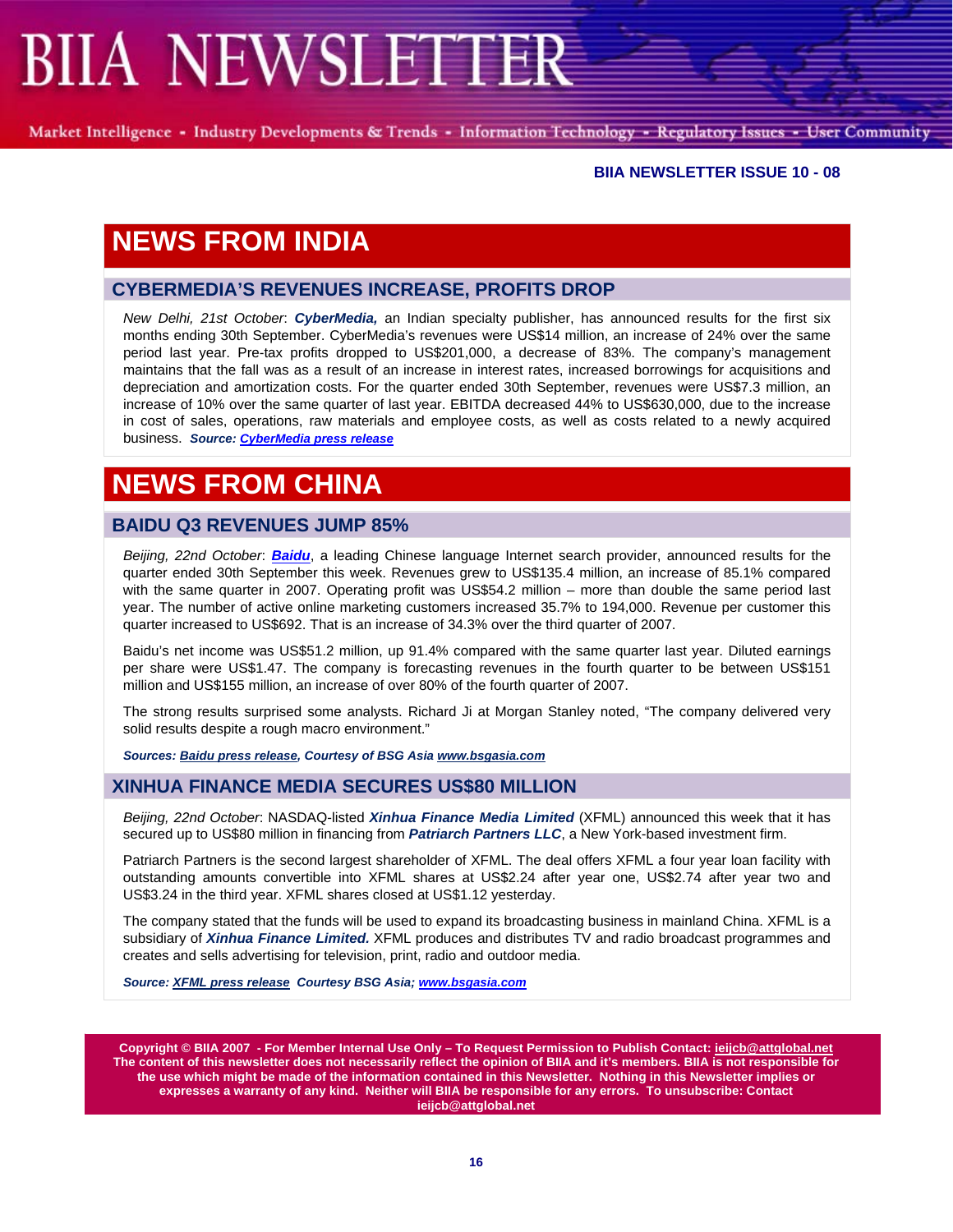Market Intelligence - Industry Developments & Trends - Information Technology - Regulatory Issues - User Community

#### **BIIA NEWSLETTER ISSUE 10 - 08**

## **NEWS FROM CHINA**

### **GLOBAL RECESSION IMPACTS CANTON FAIR**

GUANGZHOU: The global financial crisis seems to have lowered the expectations of China's exporters as the country's leading trade fair, commonly known as the Canton Fair, opened yesterday. "The financial turbulence may have a relatively big impact on China's exports. We need to be on high alert," Vice-Minister of Commerce Gao Hucheng said.

Haier Group, one of the leading domestic household goods manufacturers, reported an increase of about 10 percent in its overseas sales volume in the first three quarters of the year, a marked drop compared with the 30 percent rise during the same period last year, said Zhang Bin, a senior manager of the Qingdao-based company. "The number of buyers from the US and Europe this time has greatly fallen. US buyers don't want to attend such fairs even in their own country," he said. "The short-term impact of the crisis has become obvious." Zhang said the negative impact triggered by the financial crisis would last at least a year.

The short-lived notion that Asia had decoupled from the United States and was now operating independently of the American business cycle is all but dead. Asia has been the biggest beneficiary of the rise in global trade over the last two decades. Its corporate earnings, real estate prices and much more are dependent on a steady inflow of dollars and Euros through exports to the West.

*Source: China Daily* 

### **ALIBABA INVESTS 5 BILLION YUAN IN TAOBAO**

*Beijing, 9th October*: Taobao, a Chinese-language online auction platform owned by the Alibaba Group, announced this week that the Alibaba Group will invest a total of 5 billion Yuan (US\$730 million) in its subsidiary over the next five years to expand Taobao's e-commerce platform. Established in 2003, Taobao now has more than 80 million registered users. The company has stated that it will continue to provide free services to both buyers and individual sellers for at least three years. According to China IntelliConsulting Corp, a market research company, 76% of China's Internet users who have shopped online have purchased items on Taobao. According to an article in the South China Morning Post, the value of transactions on Taobao increased 156% in 2007 to 43.3 billion Yuan (US\$6.34 billion) which makes Taobao the second-largest retailer after Shanghai-based Bailian Group. *Sources: China Daily article, SCMP article – Courtesy of www.bsgasia.com*

#### **CHINESE PREMIER OUTLINES ANTI-CORRUPTION WORK**

Chinese Premier Wen Jiabao is calling for strengthening the corruption fight and promoting a clean government. Wen said the country has intensified correction of unhealthy social practices and exerted great efforts to resolve problems that harm the interest of the public, greatly promoted governance according to law and seriously dealt with irregularities and commercial bribery so as to root out corruption. Wen called for serious penalties toward corruption, especially those involving government officials. Governance transparency should be further improved to safeguard the public rights to knowledge, participation, expression and supervision, he said. *Source: Xinhua*

## *GET YOUR DAILY INDUSTRY NEWS ON WWW.BIIA.COM*

**Copyright © BIIA 2007 - For Member Internal Use Only – To Request Permission to Publish Contact: ieijcb@attglobal.net The content of this newsletter does not necessarily reflect the opinion of BIIA and it's members. BIIA is not responsible for the use which might be made of the information contained in this Newsletter. Nothing in this Newsletter implies or expresses a warranty of any kind. Neither will BIIA be responsible for any errors. To unsubscribe: Contact ieijcb@attglobal.net**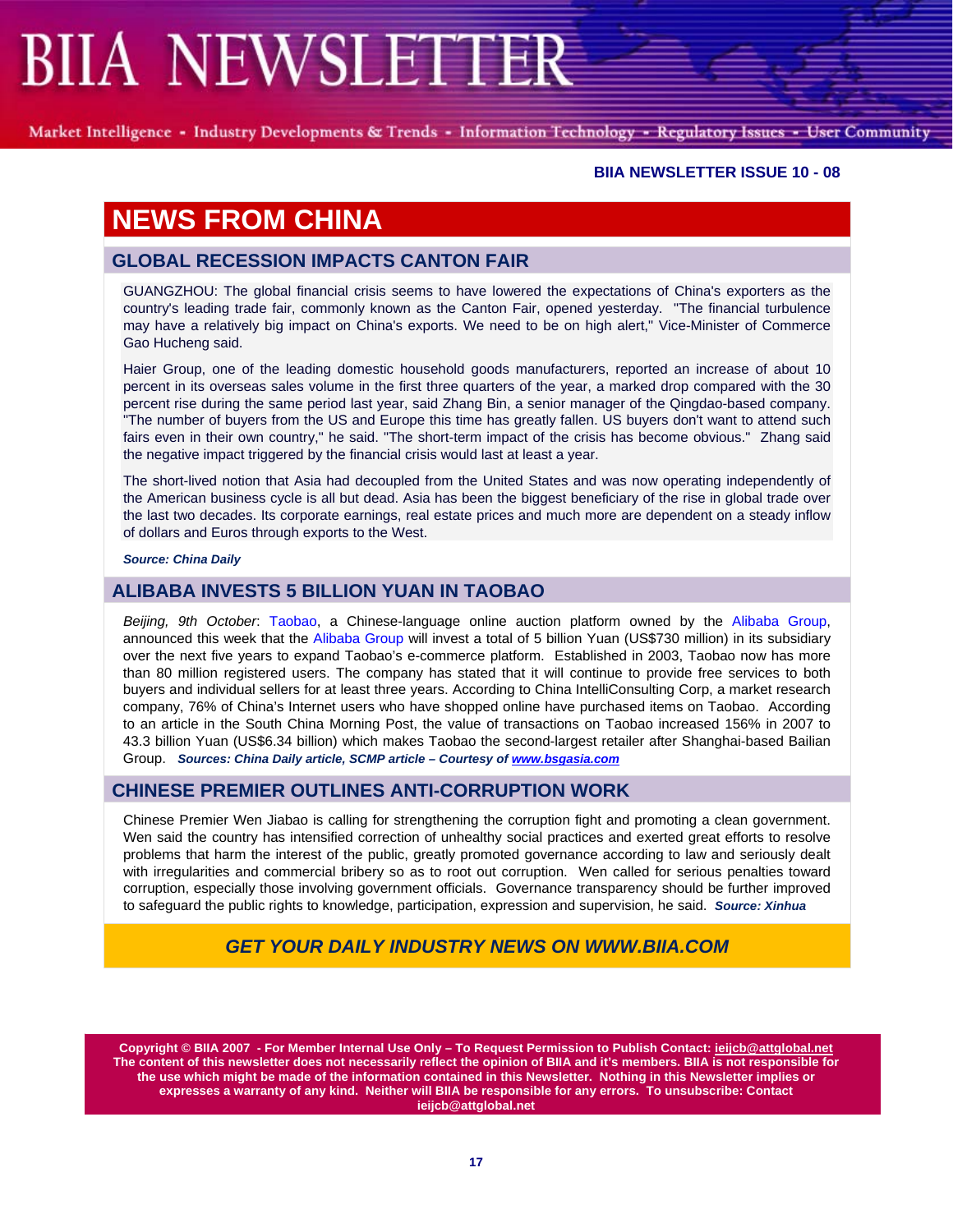Market Intelligence - Industry Developments & Trends - Information Technology - Regulatory Issues - User Community

#### **BIIA NEWSLETTER ISSUE 10 - 08**

# **NEWS FROM CHINA**

### **CHINA MOVING ON STIMULUS PACKAGE OF ITS OWN**

*Context:* The fact that Chinese growth has slipped to 9% would not seem to be enough to provoke a government reaction. After all, the US economy would be in hyper-overdrive at 9%. But for this massive nation a slide of over 1% in growth makes many of the country's social problems worse and that provokes a reaction. The Chinese have therefore introduced a series of stimulation efforts of their own in order to get growth back to previous levels. In the past this would have meant more efforts to bolster the export economy but that isn't a very lucrative option this time. Now the energy is going towards building more domestic demand.

*Analysis: The moves include moving down payment requirements for homes so that more home construction can be undertaken, a cut in the stamp duty and reductions in the capital gains tax on property. There have also been efforts to boost export activity and some interest rate reductions but the real emphasis has been on property. Given the history of the country this emphasis on property and home ownership is striking and seems to bolster the arguments that China is striving to become much more like the US than other states in terms of the role that property plays. Source: Armada Corporate Intelligence* 

### **WEBSITES MOVE TO BLOCK BAIDU SEARCHES**

Some leading websites in China, including Sohu.com, 51.com and Xiaonei are preventing Baidu searches on their websites. Taobao.com, a subsidiary of the Alibaba Group, has also begun blocking Baidu searches as well as partially blocking searches by Google and Yahoo. Management at these companies has stated that they are trying to protect the privacy of their users – personal profiles and personal blogs in particular. Analysts, however, believe that the move has more to do with Baidu's dominant position in China's online search market. In addition to a 60% share of the Chinese search, Baidu has recently announced plans to launch its own e-commerce platform as well as its own online payment system. *Source: Digital Media* 

Paul Denlinger of China Business Strategy commented, "I find this excuse a real stretch. Since when has anybody worried about user privacy in China before? What guidelines do they use for protecting user privacy? This sounds much more like a desire to dial back the power of Baidu and its search."

*Source: Digital Media article – Courtesy www.bsgasia.com* 

### **HC INTERNATIONAL FORMS NEW VENTURES WITH D&B INTERNATIONAL**

Beijing, 17th October: Hong Kong-listed, *HC International (HC)* announced on Friday that the company has agreed to form two new joint ventures with *Dun & Bradstreet International* (D&B).

HC is a mainland B2B media company with various businesses including an online sourcing portal, trade catalogues and yellow page directories. HC will hold a 40% stake in one of the new companies and a 70% stake in the second. Although the details are unclear at this time, according to HC's announcement to the Hong Kong Stock Exchange, the two new joint ventures will provide "market research solutions."

*Source: Hong Kong Stock Exchange announcement*

*GET AN ENHANCED LISTING ON: http://www.wand.com/biia/profile-desc.aspx*

**Copyright © BIIA 2007 - For Member Internal Use Only – To Request Permission to Publish Contact: ieijcb@attglobal.net The content of this newsletter does not necessarily reflect the opinion of BIIA and it's members. BIIA is not responsible for the use which might be made of the information contained in this Newsletter. Nothing in this Newsletter implies or expresses a warranty of any kind. Neither will BIIA be responsible for any errors. To unsubscribe: Contact ieijcb@attglobal.net**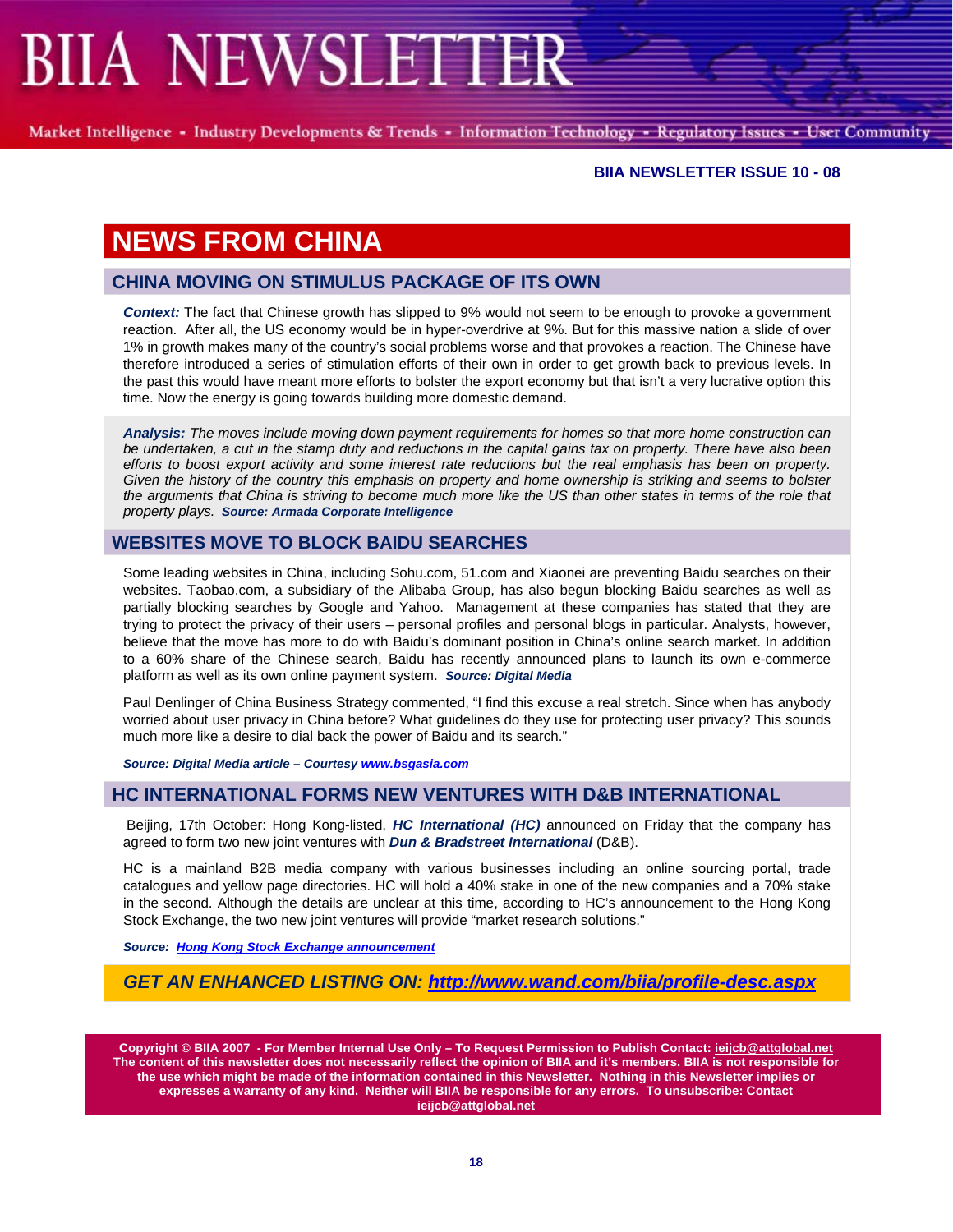Market Intelligence - Industry Developments & Trends - Information Technology - Regulatory Issues - User Community

#### **BIIA NEWSLETTER ISSUE 10 - 08**

## **NEWS FROM ASIA**

#### **SINGAPORE PRESS HOLDINGS ACQUIRES FINANCIAL WEBSITE**

*Singapore Press Holdings (SPH)* has agreed to buy 100% *Shareinvestor.com*, an online financial news portal. SPH will pay between US\$8.1 million and US\$12.2 million depending on whether or not Shareinvestor.com meets certain performance targets in the coming year.

The *Lexicon Group*, a Singapore-listed magazine publisher, owned a 27.7% stake in Shareinvestor.com. In 2002 when Lexicon acquired its stake in Shareinvestor.com, the company was valued at just under US\$3 million. In 2004, Shareinvestor.com explored the possibility of a listing on the Singapore Exchange, but ultimately it opted against it. The company was founded in 1999 and provides financial market news and commentary, data feeds and analytical software. Some of its services are free and some are offered on a subscription basis. Shareinvestor.com operates in Singapore, Malaysia and Thailand and has more than 7,000 paying subscribers, according to the company.

*Sources: Marketing-interactive article, IDKIT article, Courtesy www.bsgasia.com*

## **PEOPLE ON THE MOVE**

### **BAIDU APPOINTS NEW CHIEF TECHNOLOGY OFFICER**

*Beijing, 6th October*: Baidu, the leading Chinese language Internet search provider, this week announced the appointment of Yinan Li as chief technology officer, effective 6 October. Mr. Li has more than 16 years of experience and previously worked for Chinese telecom equipment manufacturer, Huawei Technologies and Harbour Networks, a developer of intelligent security systems.

Baidu's chief executive officer, Robin Li noted, "Yinan has a strong track record of developing applying technologies that succeed in the marketplace. As Baidu's chief technology officer, Yinan will draw on his expertise to lead our technology teams, helping us to excel in the development and adoption of new products and technologies. Yinan's rich experience, both in start-up companies and in corporate executive positions, gives me confidence in his ability to lead technology innovation and integration at Baidu." *Source: Baidu press release*

#### **INFOMEDIA APPOINTS NEW HEAD OF INTERNET PROPERTIES**

*Mumbai, 16th September*: Infomedia, an Indian multimedia group, has named *Tushar Burman* as the new head of Infomedia's Internet properties. Burman will report directly to Lakshmi Narasimhan, CEO of Infomedia India.

Previously, Burman was the associate editor of *Intelligent Enterprise*, a technology publication which is part of the Indian Express Group. He was also a senior writer at *Network Computing* magazine, owned by Jasubhai Digital Media. *Prior to that Burman was with Dun & Bradstreet in India.* 

Infomedia publishes specialist magazines, as well as the Yellow Pages directory in India. Network18 recently acquired a majority stake in Infomedia India. Earlier this year, the company also established a partnership with Alibaba.com. *Source: Televisionpoint.com; Courtesy Business Strategies Group www.bsgasia.com*

**Copyright © BIIA 2007 - For Member Internal Use Only – To Request Permission to Publish Contact: ieijcb@attglobal.net The content of this newsletter does not necessarily reflect the opinion of BIIA and it's members. BIIA is not responsible for the use which might be made of the information contained in this Newsletter. Nothing in this Newsletter implies or expresses a warranty of any kind. Neither will BIIA be responsible for any errors. To unsubscribe: Contact ieijcb@attglobal.net**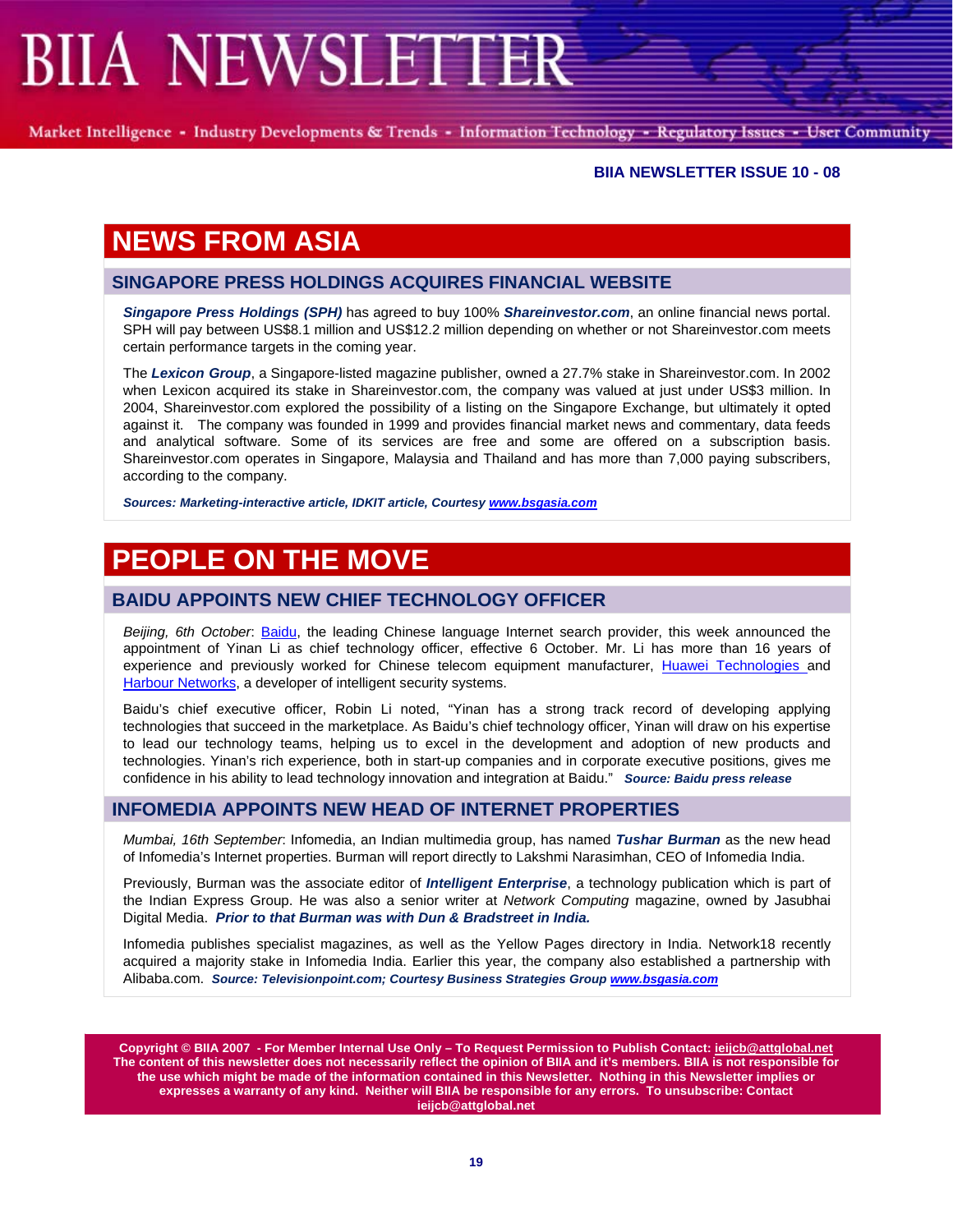Market Intelligence - Industry Developments & Trends - Information Technology - Regulatory Issues - User Community

#### **BIIA NEWSLETTER ISSUE 10 - 08**

# **PEOPLE ON THE MOVE**

## **MOODY'S ELECTS DR. DARRELL DUFFIE TO BOARD OF DIRECTORS**

NEW YORK, Oct 29, 2008 (BUSINESS WIRE) -- Moody's Corporation (NYSE: MCO) announced that Dr. Darrell Duffie has been elected to its board of directors. His election is effective October 27, 2008. Dr. Duffie, 54, is the Dean Witter Distinguished Professor of Finance at the Stanford Graduate School of Business, where he has served on the faculty since receiving his Ph.D. from the school in 1984. He also holds academic appointments at the Mathematical Sciences Research Institute at the University of California, Berkeley, and the Universite de Paris, Dauphine. He is the author of Security Markets: Stochastic Models; Futures Markets; Dynamic Asset Pricing Theory; and co-author of Credit Risk, with Kenneth Singleton, as well as author of numerous academic research publications, articles and papers on asset and credit valuation and performance.

In 2003, Dr. Duffie received the SunGard/IAFE Financial Engineer of the Year Award from the International Association of Financial Engineering. He serves on the editorial board of several academic journals and is a fellow of the Econometric Society. He is President-Elect of the American Finance Association for 2008-2009.

Source: Moody's Corporation

#### **LEXISNEXIS EXECUTIVE APPOINTMENTS**

LexisNexis Group, a member of Reed Elsevier, announced that *James M. Peck will serve as chief executive officer (CEO) of the newly expanded LexisNexis® Risk & Information Analytics Group.* In September 2008 Reed Elsevier completed its purchase of ChoicePoint and announced that the company would be combined with the LexisNexis Risk & Information Analytics Group. The integrated business unit is positioned as an industry leader with revenues of \$1.5 billion in the risk information sector, which is estimated to be a \$15 billion market.

Peck started with the business unit in March 2004 with responsibility for driving revenue by merging market needs with technology solutions. Peck facilitated the 2004 acquisition and integration of Seisint into the LexisNexis Risk & Information Analytics Group. Under Peck's leadership, the business unit has achieved consistent double-digit revenue growth with significant margin expansion over the past four years.

*Source: LexisNexis To Read the full release go to: BIIA Member News*

#### **LexisNexis Appoints Carol DiBattiste as Senior Vice President of Privacy, Security, Compliance and Government Affairs**

DiBattiste will be responsible for a range of company policies and activities. She will represent LexisNexis on privacy matters, set the company's privacy policies, direct privacy compliance, and oversee internal and external privacy education and training for the company. DiBattiste will also oversee LexisNexis security policies and programs, including managing internal security compliance and investigations. In addition, she will manage the company's audit program for compliance with privacy, security, and related regulatory requirements, and will oversee LexisNexis strategy and activities in the area of government affairs.

DiBattiste previously served as general counsel and chief privacy officer for ChoicePoint®, which was recently acquired by LexisNexis' parent company, Reed Elsevier, and which will become part of the LexisNexis® Risk & Information Analytics Group. *Source: LexisNexis*

**Copyright © BIIA 2007 - For Member Internal Use Only – To Request Permission to Publish Contact: ieijcb@attglobal.net The content of this newsletter does not necessarily reflect the opinion of BIIA and it's members. BIIA is not responsible for the use which might be made of the information contained in this Newsletter. Nothing in this Newsletter implies or expresses a warranty of any kind. Neither will BIIA be responsible for any errors. To unsubscribe: Contact ieijcb@attglobal.net**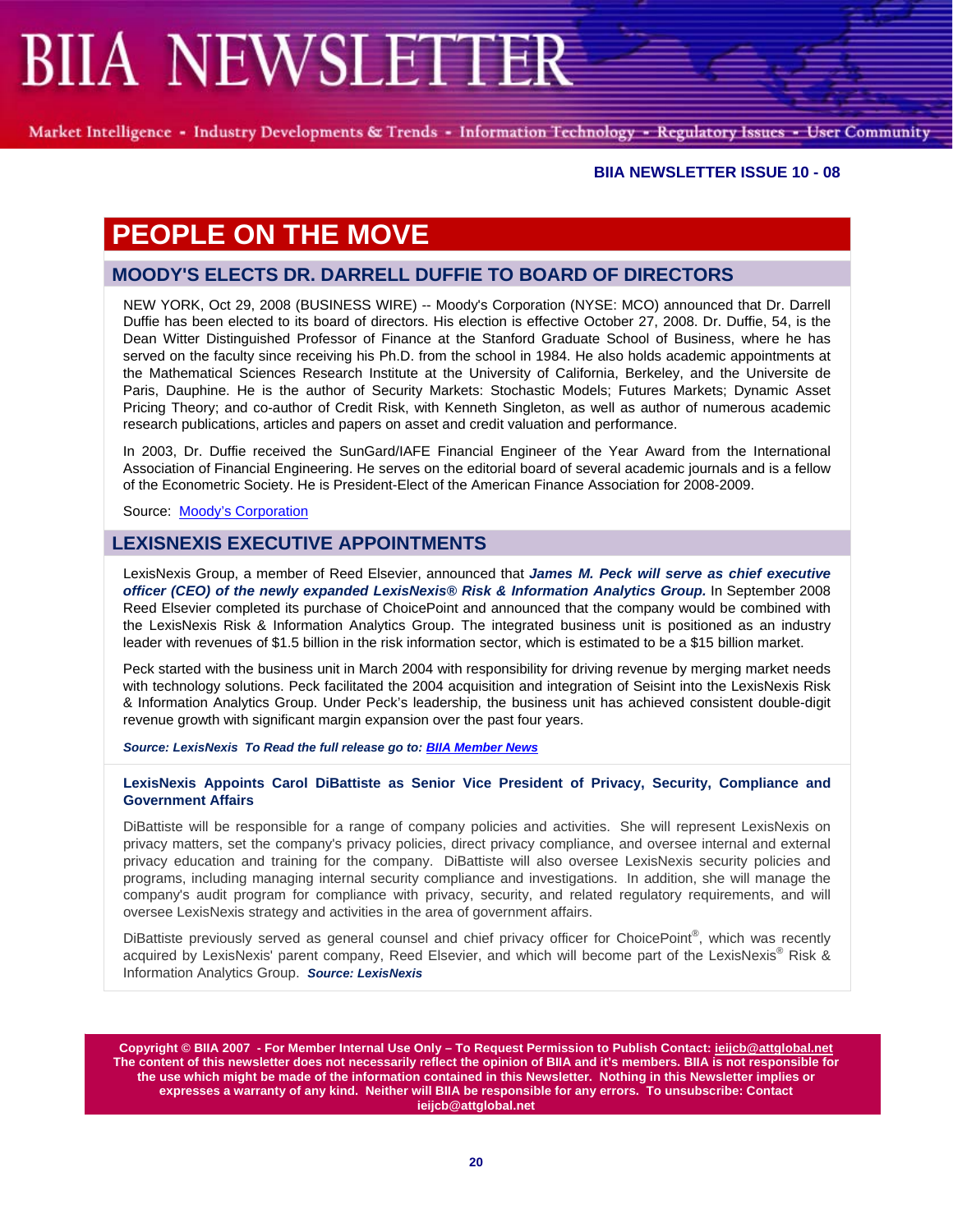Market Intelligence - Industry Developments & Trends - Information Technology - Regulatory Issues - User Community

#### **BIIA NEWSLETTER ISSUE 10 - 08**

## **FROM THE REGULATORY CORNER**

### **THE BLAME GAME: FINGER POINTING ON CAPITOL HILL**

**Congressional hearings on the financial meltdown have begun on Capitol Hill in earnest. Rating agencies, investment bankers, regulators, experts, and even disgruntled former employees are being grilled. Understandably the mood is ugly and the inevitable finger pointing has begun. The great surprise was the "mea culpa" of the former Federal Reserve Bank chairman Greenspan.** 

*'I made a mistake'* the former Federal Reserve chairman, said the former chairman and the credit crisis had exceeded anything he had imagined and admitted he was wrong to think that banks would protect themselves from financial market chaos. I made a mistake in presuming that the self-interest of organizations, specifically banks and others was such that they were best capable of protecting their own shareholders," he said. Mr. Greenspan accepted that the crisis had "found a flaw" in his thinking but said that the kind of heavy regulation that could have prevented the crisis would have damaged US economic growth. He described the past two decades as a "period of euphoria" that encouraged participants in the financial markets to misprice securities.

Up to recently even the Financial Times of London gave *Mr. Greenspan* a platform to defend his reputation. It is amazing that it took him that long to admit his mistakes.

*Henry Waxman, chairman of the House of Representatives*, clashed with current and former regulators and with Republicans on his own committee over blame for the financial crisis. "Greenspan's Federal Reserve Bank – along with the Securities and Exchange Commission and the US Treasury – had propagated "the prevailing attitude in Washington...that the market always knows best."

*Christopher Cox*, chairman of the Securities and Exchange Commission, defended himself, saying that virtually no one had foreseen the meltdown of the mortgage market, or the inadequacy of banking capital standards in preventing the collapse of institutions such as Bear Stearns. The SEC chairman was accused of being wise after the event. "Mr. Cox has come in with a long list of regulations he wants...But the reality is, Mr. Cox, you weren't doing that beforehand" said Waxman.

Cox blamed the fact that congressional responsibility was divided between the banking and financial services committees, which regulate banking, insurance and securities, and the agriculture committees, which regulate futures. "This jurisdictional split threatens to for ever stand in the way of rationalizing the regulation of these products and markets," Cox said.

The rating agencies had to testify to a highly hostile house committee. Three key issues seem to be troubling the congressional committee: The business model of issuer pays for rating (conflict of interest), rating agency margins being deemed to be excessive and aspect of objectivity. Important issues which will impact the life line of a rating business. The testimony of BIIA member Standard & Poor's can be read by accessing: **http://www.biia.com/library.php#223**

**The disturbing factor of this late posturing is that in the past members of congress were always taken in by Mr. Greenspan's testimonies in the past and never questioned his liberal monetary policy. But self-criticism seems not to be a congressional virtue.** 

**There will be more congressional hearings therefore it will take some time until a new regulatory framework emerges. The SEC is expected to publish its final set of rules by year end. The EU Commission's report is expected by mid November.** 

*Source: Financial Times and BIIA Commentary* 

**Copyright © BIIA 2007 - For Member Internal Use Only – To Request Permission to Publish Contact: ieijcb@attglobal.net The content of this newsletter does not necessarily reflect the opinion of BIIA and it's members. BIIA is not responsible for the use which might be made of the information contained in this Newsletter. Nothing in this Newsletter implies or expresses a warranty of any kind. Neither will BIIA be responsible for any errors. To unsubscribe: Contact ieijcb@attglobal.net**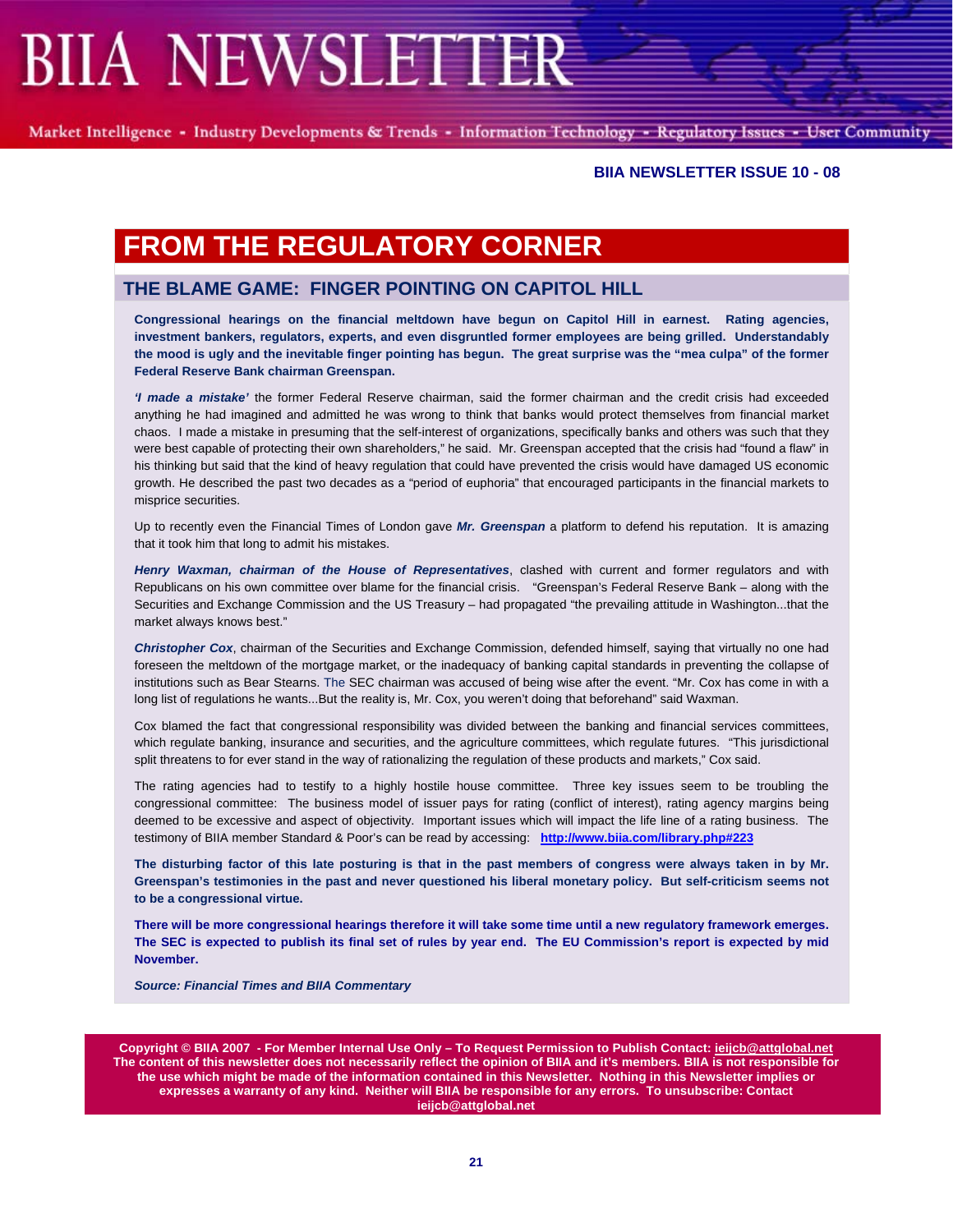Market Intelligence - Industry Developments & Trends - Information Technology - Regulatory Issues - User Community

#### **BIIA NEWSLETTER ISSUE 10 - 08**

# **FROM THE REGULATORY CORNER**

#### **THE BLAME GAME: FINGER POINTING ON CAPITOL HILL**

#### *Former FDIC Chair Blames SEC for Credit Crunch*

Financial markets are frozen throughout the world, and former FDIC Chair William Isaac puts the blame squarely on the Securities and Exchange Commission and fair-value accounting—especially the accounting method's requirement that banks "mark to market" their assets. "The SEC has destroyed \$500 billion of bank capital by its senseless marking to market of these assets for which there is no marking to market, and that has destroyed \$5 trillion of bank lending," he said. "That's a major issue in the credit crunch we're in right now. The banks just don't have the capital to start lending right now, because of these horrendous markdowns that the SEC's approach required."

According to Isaac, the current crisis of confidence in world financial markets warrants that the FDIC declares a "systemic risk." **(See the accompanying video for more.)** "Once they declare that there's a systemic risk, the FDIC at that point can say that we're going to protect all general creditors when a bank fails. If they do that, then I think the banks will start lending to each other again," he said. "It's just a lack of confidence, because we don't know which banks are going to go next. And banks we never thought would go, have gone, and we don't know how the government's going to handle them," he said. *© 2008 CNBC.com http://www.cnbc.com/id/27100454/*

### **INDIAN RESERVE BANK CALLS FOR UNITED ACTION ON CREDIT CRISIS**

#### *Greater monetary policy co-ordination across Asia would help the region in its efforts to calm turbulent markets rocked by the global financial crisis, the governor of the Reserve Bank of India has said.*

Speaking to the Financial Times, Duvvuri Subbarao, the newly appointed head of India's central bank, said that central bankers and finance ministers in the region had been struck by the "synergistic impact" of co-ordinated action among the Group of Seven leading nations. **"I think [greater co-ordination] would be helpful especially in times of crisis like this. Although** *there is no institutional arrangement spanning Asia***, there are informal arrangements.** Some of the governors have been courteous enough to call me and let me know of their action," he said. While Mr. Subbarao backed regional institutional frameworks to tackle falling markets, he warned that having too many could be counterproductive and lead to "institutional overload".

India's markets, alongside others in Asia, have not been spared the volatility and loss of confidence spilling out from the US and Europe. On Friday, the Sensex index on the Bombay Stock Exchange fell 11 per cent as foreign investors pulled out of their Indian investments. The rupee lurched to a record low of Rs50 to the dollar. The RBI has taken emergency steps to inject greater liquidity into India's banking system. Last week, it cut the repo rate by 100 basis points to 8 per cent, the first cut for four years. It has also reduced the amount of cash banks keep with the bank.

Mr. Subbarao said the prospect of a global recession threatened to hit hardest India's software industry in addition he said the liquidity crisis would not deter India from reforms to open up its financial markets. "We have been prudent, which has often been described as conservative. That has stood us in good stead. But to not move on with the reforms would be the wrong lesson to take from this [crisis]," he said. Some policymakers and analysts believe India's regulatory controls have saved it from the worst of the credit crunch. *Source: The Financial Times Limited 2008*

**Copyright © BIIA 2007 - For Member Internal Use Only – To Request Permission to Publish Contact: ieijcb@attglobal.net The content of this newsletter does not necessarily reflect the opinion of BIIA and it's members. BIIA is not responsible for the use which might be made of the information contained in this Newsletter. Nothing in this Newsletter implies or expresses a warranty of any kind. Neither will BIIA be responsible for any errors. To unsubscribe: Contact ieijcb@attglobal.net**